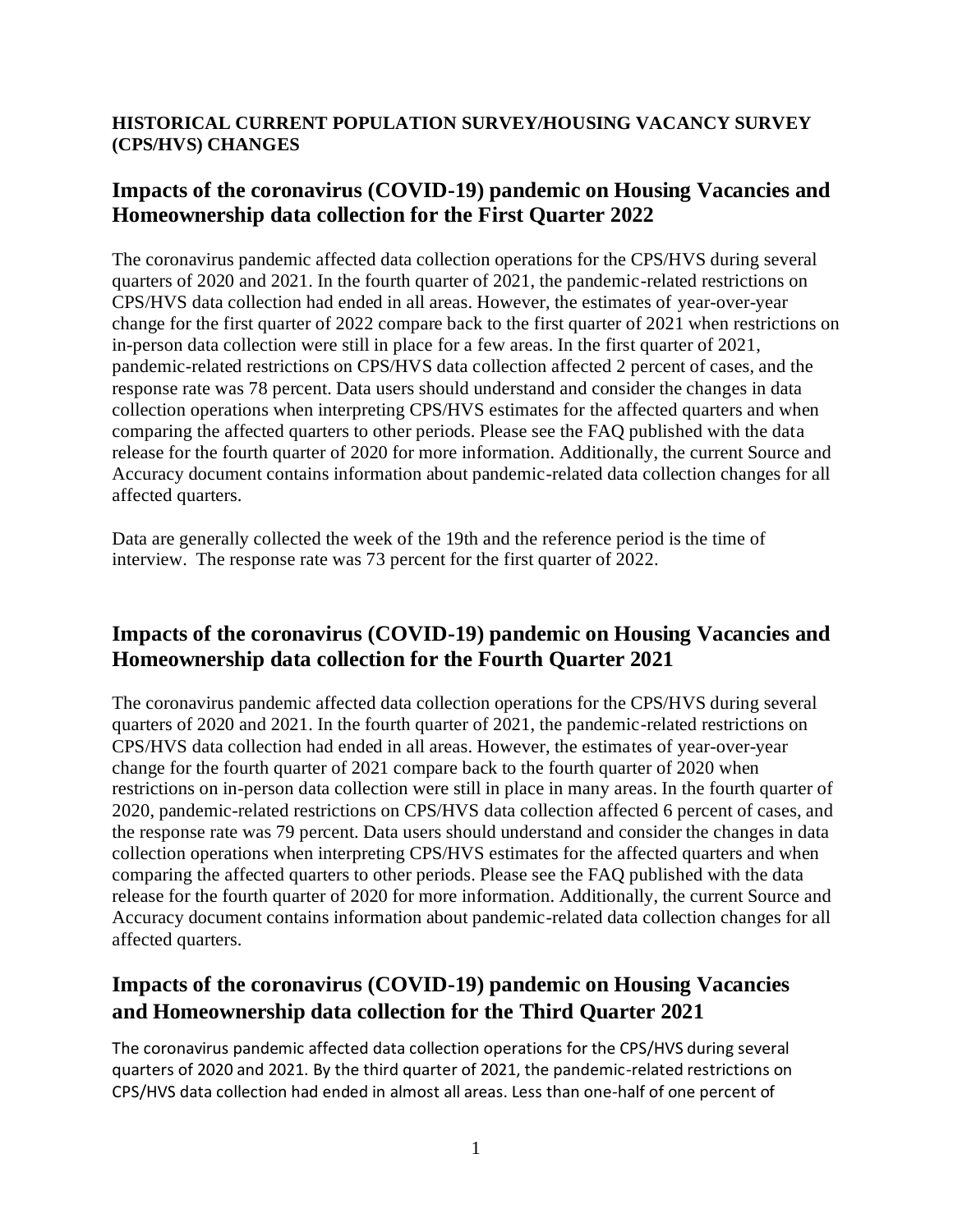cases were affected by pandemic-related restrictions on data collection in the third quarter of 2021. However, the estimates of year-over-year change for the third quarter of 2021 compare back to the third quarter of 2020 when restrictions on in-person data collection were still in place in many areas. Data users should therefore understand and consider the changes in data collection operations when interpreting CPS/HVS estimates for the affected quarters and when comparing the affected quarters to other periods.

## **How did the data collection procedures change for the CPS/HVS in response to the coronavirus pandemic?**

The Census Bureau suspended in-person data collection for the CPS/HVS on March 20<sup>th</sup>, 2020. The suspension of in-person interviews—termed *personal visits* by CPS/HVS continued through the entirety of data collection for the second quarter during April, May, and June 2020. During this period, the Census Bureau continued to conduct the CPS/HVS by telephone, including efforts to collect telephone interviews for households and vacant units that would normally have been in-person interviews.

Beginning in July 2020, the Census Bureau began to reinstitute personal visits. The reintroduction of in-person data collection started in limited areas of the country in July 2020, in additional areas in August, and in all areas of the country by September and October 2020. For November and December 2020, in-person data collection was suspended for some areas based on local guidance, though to a lesser extent than the past two quarters. Also, beginning in December 2020, 'drive-bys' were allowed. Interviewers were allowed to drive by the sample unit, as another method to try to determine the vacancy status.

The data collection procedures for December 2020 continued to be in place through the current quarter. In-person data collection was suspended in a small number of areas based on local guidance, and interviewers continued to be allowed to drive by the sample unit to determine the vacancy status.

The table below shows the percentage of the CPS/HVS sample cases where personal visits were allowed during 2020 and the first three quarters of 2021.

|                                |      | <b>Region</b>    |                |       |      |
|--------------------------------|------|------------------|----------------|-------|------|
|                                | All  | <b>Northeast</b> | <b>Midwest</b> | South | West |
| Q3 2021 All Months             | 100% | 100\%            | 100\%          | 100\% | 98%  |
| September 2021                 | 100% | 100\%            | 100\%          | 100\% | 100% |
| August 2021                    | 99%  | 100\%            | 100\%          | 100\% | 98%  |
| <b>July 2021</b>               | 99%  | 100\%            | 100\%          | 100\% | 98%  |
| O <sub>2</sub> 2021 All Months | 99%  | 100\%            | 99%            | 100%  | 98%  |

## **Table 1: Percent of sample cases where personal visits were allowed.**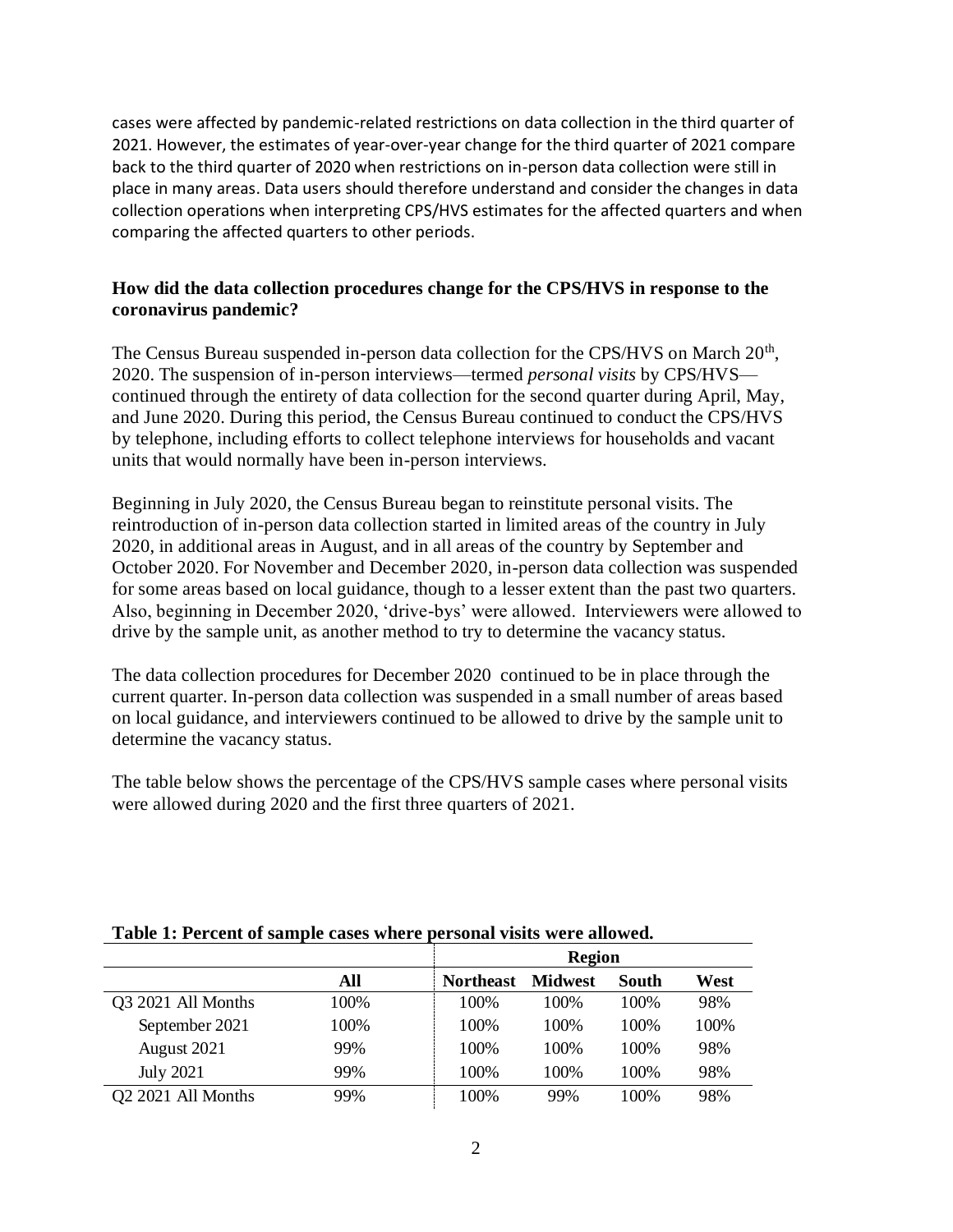| June 2021          | 99%  | 100% | 100% | 100% | 98%  |
|--------------------|------|------|------|------|------|
| May 2021           | 99%  | 100% | 100% | 100% | 98%  |
| April 2021         | 99%  | 100% | 97%  | 100% | 98%  |
| Q1 2021 All Months | 98%  | 100% | 100% | 100% | 91%  |
| March 2021         | 99%  | 100% | 100% | 100% | 98%  |
| February 2021      | 97%  | 100% | 100% | 100% | 88%  |
| January 2021       | 97%  | 100% | 100% | 100% | 89%  |
| Q4 2020 All Months | 94%  | 100% | 90%  | 100% | 84%  |
| December 2020      | 84%  | 100% | 71%  | 100% | 60%  |
| November 2020      | 98%  | 100% | 100% | 100% | 93%  |
| October 2020       | 100% | 100% | 100% | 100% | 100% |
| Q3 2020 All Months | 63%  | 95%  | 72%  | 45%  | 61%  |
| September 2020     | 100% | 100% | 100% | 100% | 100% |
| August 2020        | 50%  | 100% | 70%  | 20%  | 47%  |
| <b>July 2020</b>   | 39%  | 87%  | 47%  | 15%  | 36%  |
| Q2 2020 All Months | 0%   | 0%   | 0%   | 0%   | 0%   |
| June 2020          | 0%   | 0%   | 0%   | 0%   | 0%   |
| <b>May 2020</b>    | 0%   | 0%   | 0%   | 0%   | 0%   |
| April 2020         | 0%   | 0%   | 0%   | 0%   | 0%   |

The CPS/HVS sample design seeks to collect data on sampled housing units for a total of 8 months, meaning that interviewers attempt to complete an interview in each of those 8 months. Once selected, a housing unit is in the sample for 4 consecutive months, out for 8 months, and then in the sample for 4 months. Under normal procedures, the first and fifth interviews are conducted entirely via in-person interviews. In other months, a field representative can conduct a telephone interview instead of an in-person interview if certain conditions are met. The suspension of in-person interviews replaced these procedures, substituting telephone contact attempts for all sample housing units regardless of their month in sample. The removal of the inperson visit suspensions reversed this change, returning to the previous procedures for determining when a telephone interview attempt is allowed.

During the period when personal visits were suspended, the telephone contact attempts relied on phone numbers identified through multiple sources. For housing units with a completed interview in a previous month, interviewers attempted to contact the occupant or knowledgeable proxy interviewed during the previous month. Additionally, interviewers were encouraged to use the resources available to them to identify contact information for sample housing units and/or knowledgeable proxy respondents. These resources included internal resources such as purchased third-party telephone lookup databases, as well as public records databases such as tax assessor records. They also included telephone contacts with knowledgeable local sources such as landlords, leasing offices, neighbors, and postal workers who might be able to identify vacant units, provide contact information for the property owner, and/or complete a proxy interview.

## **What was the response rate for the third quarter of 2021?**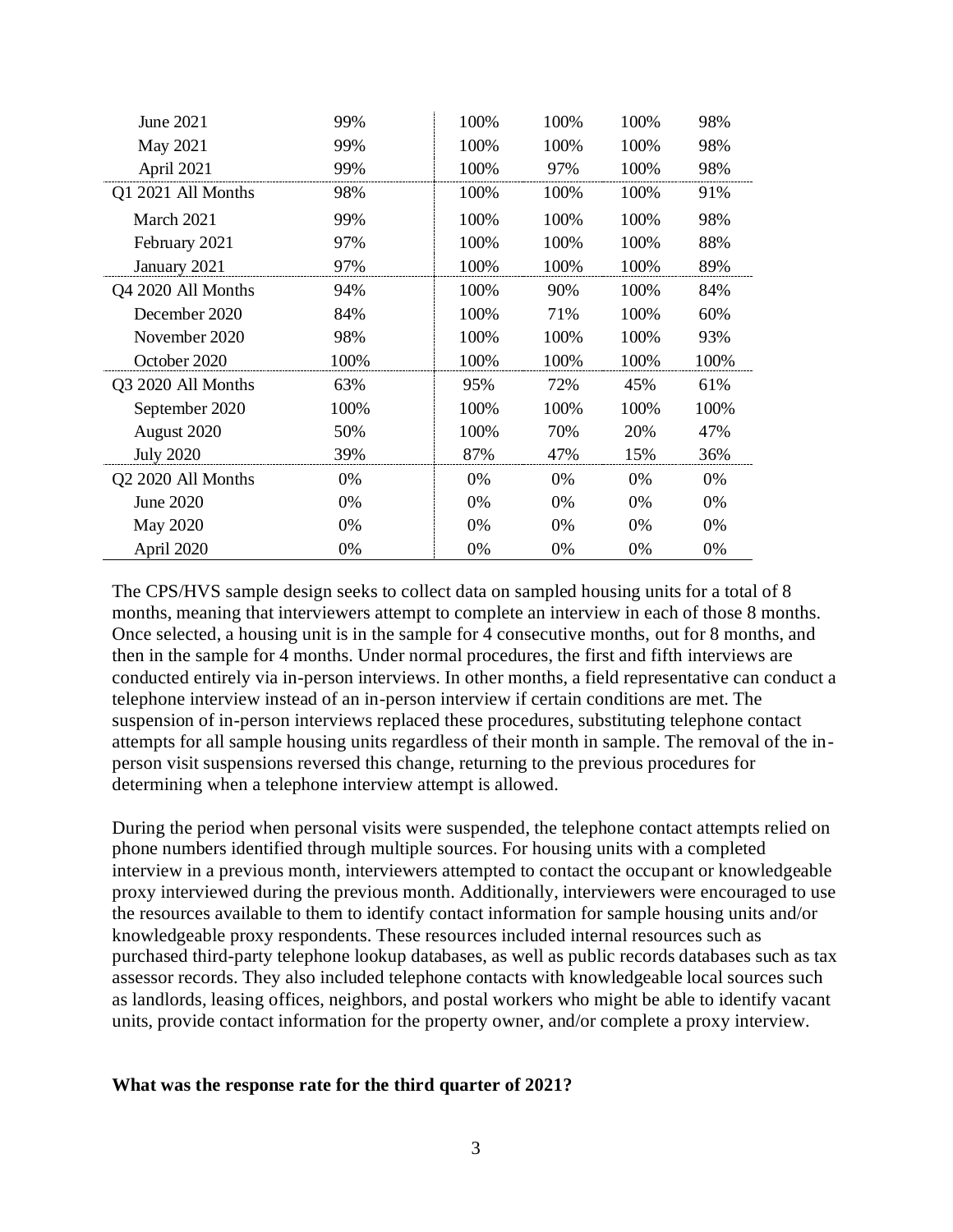The overall response rate for the third quarter 2021 was 76 percent. This is approximately 2 percentage points lower than the response rate for the previous quarter (78 percent in the second quarter 2021), but it is notably higher than the response rate for the same quarter of the previous year (71 percent in the third quarter of 2020). The overall response rate for the third quarter 2021 reflects three monthly data collection efforts in July, August, and September 2021. The monthly response rates were 77 percent in July, 77 percent in August, and 75 percent in September 2021.

During the second quarter of 2021, the monthly response rates were 79 percent in April, 78 percent in May, and 76 percent in June 2021.

During the first quarter of 2021, the monthly response rates were 78 percent in January, 78 percent in February, and 77 percent in March 2021.

During the fourth quarter 2020, the monthly response rates were 81 percent in October, 80 percent in November, and 77 percent in December.

During the third quarter 2020, the monthly response rates were 66 percent in July, 69 percent in August, and 79 percent in September. These monthly rates reflect the incremental reintroduction of personal visits during July, August, and September 2020. During the second quarter of 2020, the monthly response rates were 70 percent in April, 67 percent in May, and 65 percent in June. These rates reflect no in-person visits for data collection.

During the first quarter of 2020, the monthly response rates were 82 percent in January, 83 percent in February, and 73 percent in March. These rates reflect the use of normal data collection procedures during January and February 2020 and the suspension of in-person interviews midweek during the data collection operations for March 2020. CPS/HVS data collection operations for each month begin at the start of the week containing the  $19<sup>th</sup>$  and close out early the following week. The suspension of in-person interviews on March  $20<sup>th</sup>$ , 2020 occurred on the Friday during the week of data collection. Interviewers were able to make at least one in-person visit attempt to most sample units before in-person visits were suspended.

## **How does the CPS/HVS weighting and methodology account for non-response?**

The CPS/HVS methodology assumes that the in-person visits and other data collection steps will allow interviewers to make a determination for every unit in the sample of whether the unit is an occupied unit with a completed CPS interview or a Type A (eligible but no data collected/refusal), Type B (eligible but unoccupied/vacant), or Type C (ineligible/not a residential unit) non-interview. In months when normal data collection procedures are in place, this process relies on in-person visits to allow the interviewer to observe the visible attributes of the unit and attempt to contact neighbors or other individuals who may have knowledge of the vacancy status of the unit in order to identify all potential HVS-eligible units. Following the suspension of in-person interviewing, the number of HVS eligible interviews (Type Bs) declined in April, May, and June 2020 relative to their historical averages, and the number of Type A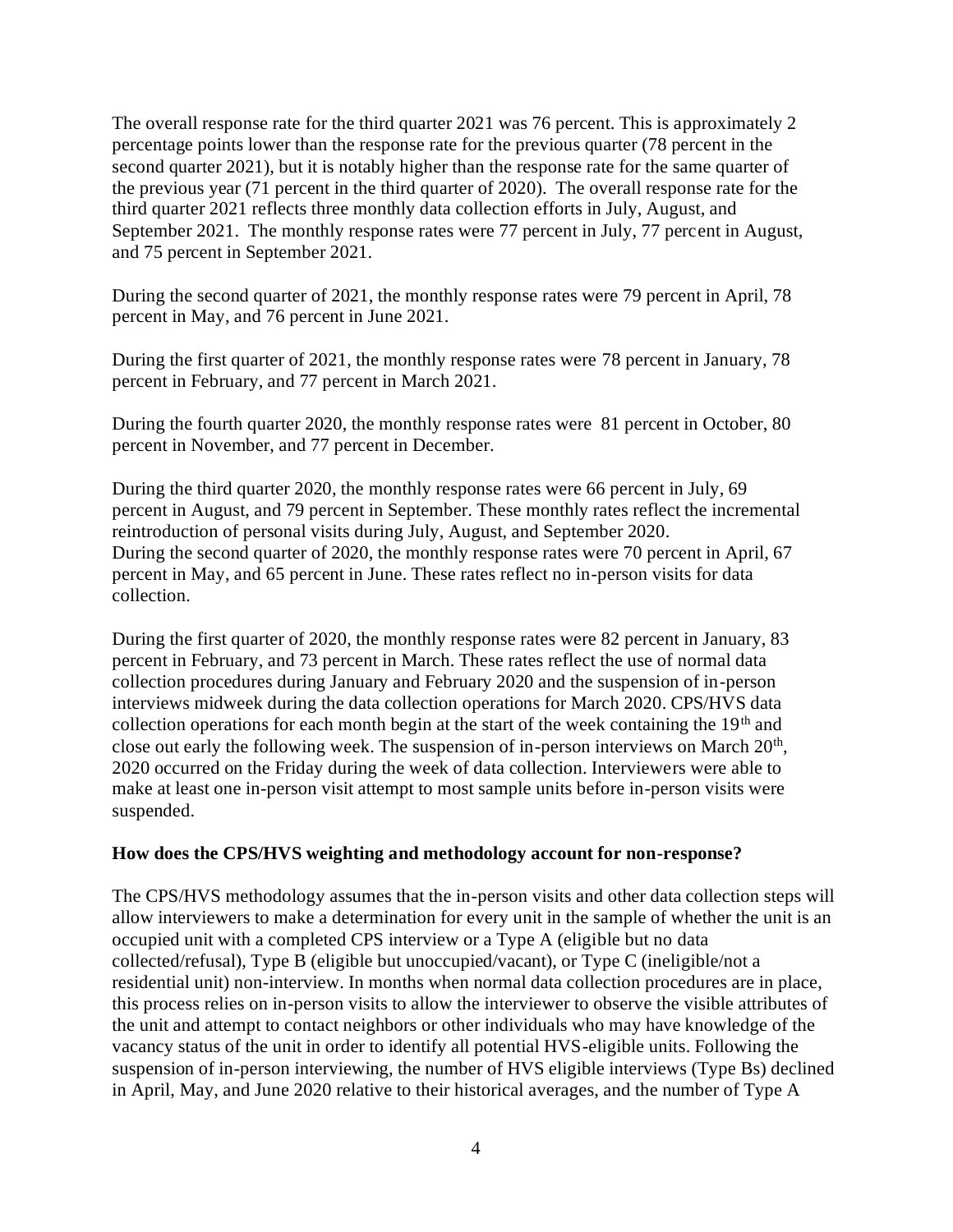units increased. Type A units continued to be elevated in July and August, relative to their historical averages, and Type B units continued to be depressed. But Type A units returned closer to their historical average in September, October, November, and December and continuing through the third quarter 2021. These changes may be due to the data collection changes resulting in more units with unresolved interview statuses or to a true decrease in the number of vacant units. The data collected do not distinguish between these possibilities.

The CPS/HVS weighting and estimation procedures are designed under the assumption that the data collection procedures will accurately determine the interview status (Type A, B, or C) of the units in the housing sample. The weights adjust for changes over time in the incidence of Type A noninterivews relative to completed interviews for occupied units. However, the weighting methodology does not include a non-response component to adjust for changes in the response rate of vacant units. Instead, the methodology assumes that all HVS-eligible vacant units will be identified by the in-person data collection attempts. If the suspension of in-person interviews reduced the ability of interviewers to complete data collection for HVS-eligible vacant units, the impact would be a lower estimate of the vacancy rate.

In addition to the implications for the overall level of the vacancy rate estimates, data users should also consider the potential for the changes in data collection procedures to disproportionately affect data collection among some groups more than others, along with the consequences of differential non-response for the CPS/HVS estimates. Because the CPS/HVS weights for vacant units do not include a non-response component to adjust for differences in the response rates of different subgroups, the CPS/HVS estimates would reflect any differences in the relative response rates of specific subgroups. For example, if the changes in data collection procedures increased the difficulty of data collection for vacant rental units more than vacant homeowner units, the CPS/HVS estimates would reflect the impact on data collection by showing a relatively larger reduction in the rental vacancy rate than in the homeowner vacancy rate.

## **Were there any changes to the methodology for processing the data or producing estimates?**

No, there were no changes to the procedures used to process the data and produce estimates. The CPS/HVS methodology is described in Technical Paper #77, ["Design and Methodology: Current](https://www2.census.gov/programs-surveys/cps/methodology/CPS-Tech-Paper-77.pdf)  [Population Survey—America's Source for Labor Force Data,](https://www2.census.gov/programs-surveys/cps/methodology/CPS-Tech-Paper-77.pdf)" published in October 2019. Census is conducting ongoing research to understand the extent to which the changes in data collection procedures were accompanied by changes in nonresponse and sample composition, along with the implications of such changes for the CPS/HVS estimates. As part of this effort, we recently released a working paper that presents the results of nonresponse analyses and that examines the sensitivity of CPS/HVS estimates to the use of an alternative nonresponse weighting adjustment (Spader et.al. 2021), [https://www.census.gov/library/working](https://www.census.gov/library/working-papers/2021/demo/SEHSD-WP2021-04.html)[papers/2021/demo/SEHSD-WP2021-04.html](https://www.census.gov/library/working-papers/2021/demo/SEHSD-WP2021-04.html)

## **Could the changes in data collection procedures affect the CPS/HVS estimates of vacancy?**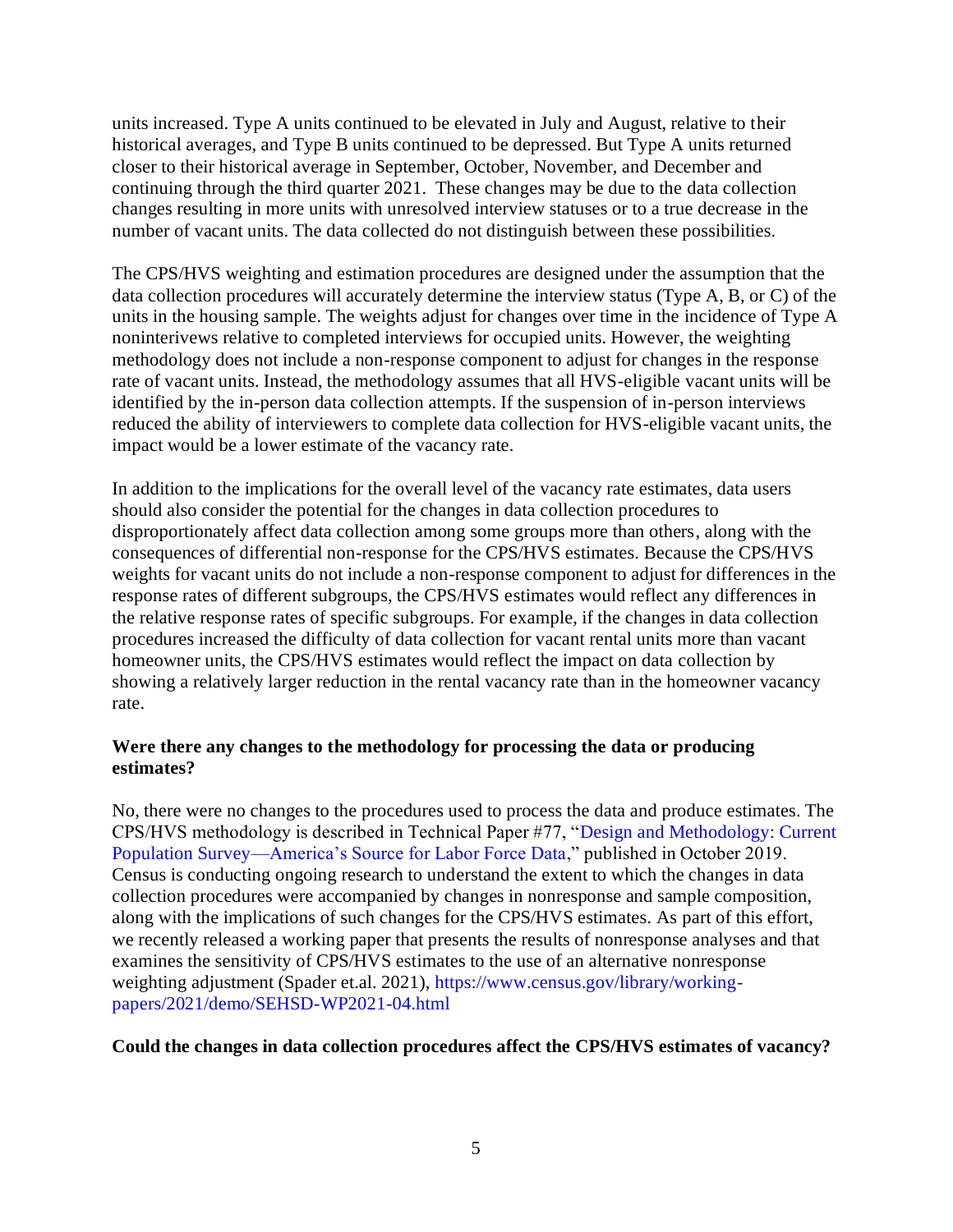The changes in data collection procedures could affect the CPS/HVS estimates of vacancy for the quarters when in-person visits were restricted. The methodology for producing the CPS/HVS estimates of vacancy rates assumes that all HVS-eligible vacant units will be identified through the in-person data collection procedures. To the extent that the changes in data collection procedures resulted in some vacant units being classified as Type A nonresponses rather than HVS-eligible vacant units, the CPS/HVS estimates will underestimate the true vacancy rate. Because the data collection changes occurred in response to the onset of the COVID-19 pandemic, it is difficult to separate the effects of the data collection changes from the effects of COVID-19. Data users should therefore exercise caution when comparing the estimates across quarters, interpreting the differences between quarters to reflect both the effects of the COVID-19 pandemic and the effects of changes in data collection procedures.

## **Could the changes in data collection procedures affect the CPS/HVS estimates of the homeownership rate?**

The changes in data collection procedures could affect the CPS/HVS estimates of the homeownership rate for the quarters when in-person visits were restricted. In particular, data users should consider the potential for the suspension of in-person interviews to disproportionately affect the response rates of renters versus homeowners. For example, if response rates declined further among rental units than homeowner units following the suspension of in-person interviews, the effects on the CPS/HVS estimates would be a lower estimate of the number of rental households, a higher estimate of the number of homeowner households, and a higher estimate of the homeownership rate. Data users should therefore exercise caution when comparing the estimates across quarters, interpreting the differences between quarters to reflect both the effects of the COVID-19 pandemic and the effects of changes in data collection procedures.

## **Could the changes in data collection procedures affect the CPS/HVS estimates of the housing inventory composition?**

The changes in data collection procedures could affect the CPS/HVS estimates of the components of the housing inventory for the quarters when in-person visits were restricted. The CPS/HVS weights are controlled to the total number of housing units in the United States, so the estimated number of all housing units in the housing inventory is not affected by the data collection changes. However, the potential impacts of the data collection changes on the estimates of vacancy and tenure described in the previous sections could affect the estimated components of the housing inventory. Specifically, any change in the estimated vacancy rate will affect both the estimated number of vacant units and the estimated number of occupied units, because the sum of vacant and occupied units must equal the total number of housing units in the United States. Data users should therefore consider the CPS/HVS weighting methodology when interpreting the estimates of the components of the housing inventory.

## **Could the changes in data collection procedures affect estimates of quarter-to-quarter and year-to-year change in the CPS/HVS estimates?**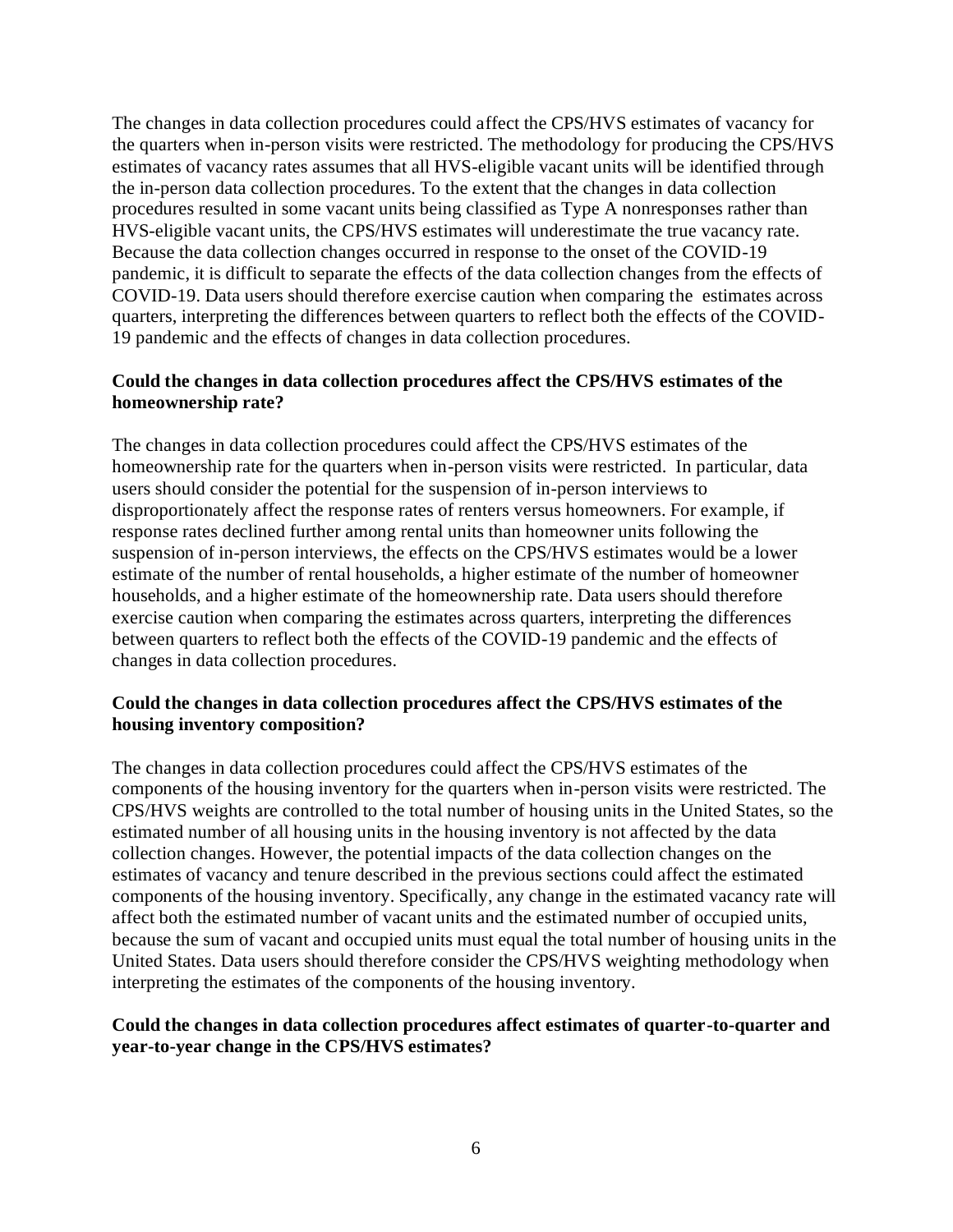The changes in data collection procedures could affect the estimates of quarter-to-quarter and year-to-year change. The previous sections describe how the changes in data collection procedures could affect the estimates of vacancy rates, the homeownership rate, and the housing inventory for a specific quarter. Because the changes in data collection procedures continued to evolve across data collection months, the impacts of these changes on CPS/HVS estimates may also differ across quarters. Data users should therefore consider the data collection procedures present in each quarter being compared—and any differences between quarters—when interpreting estimates of quarter-to-quarter or year-to-year change. For example, Table 1 shows that 63 percent were eligible for personal visits during the third quarter of 2020, but that 100 percent of sample housing units were eligible for personal visits during the third quarter of 2021. Estimates of the change in the homeownership rate from the third quarter of 2020 to the third quarter of 2021 may therefore reflect the differences in data collection procedures between quarters in addition to the actual change in homeownership.

# **Impacts of the coronavirus (COVID-19) pandemic on Housing Vacancies and Homeownership data collection for the Second Quarter 2021**

# **How did the data collection procedures change for the CPS/HVS in response to the coronavirus pandemic?**

The Census Bureau suspended in-person data collection for the CPS/HVS on March 20<sup>th</sup>, 2020. The suspension of in-person interviews—termed *personal visits* by CPS/HVS continued through the entirety of data collection for the second quarter during April, May, and June 2020. During this period, the Census Bureau continued to conduct the CPS/HVS by telephone, including efforts to collect telephone interviews for households and vacant units that would normally have been in-person interviews.

Beginning in July 2020, the Census Bureau began to reinstitute personal visits. The reintroduction of in-person data collection started in limited areas of the country in July, in additional areas in August 2020, and in all areas of the country by September and October 2020. For November and December 2020 in-person data collection was suspended for some areas based on local guidance, though to a lesser extent than the past two quarters. Also, beginning in December 2020, 'drive-bys' were allowed. Interviewers were allowed to drive by the sample unit, as another method to try to determine the vacancy status. The data collection procedures for December 2020 continued to be in place through the first two quarters of 2021. In-person data collection was suspended in a small number of areas based on local guidance, and interviewers continued to be allowed to drive by the sample unit to determine the vacancy status.

The table below shows the percentage of the CPS/HVS sample cases where personal visits were allowed during 2020 and the first two quarters of 2021.

## **Table 1: Percent of sample cases where personal visits were allowed.**

|     |                         | <b>Region</b> |      |
|-----|-------------------------|---------------|------|
| All | Northeast Midwest South |               | West |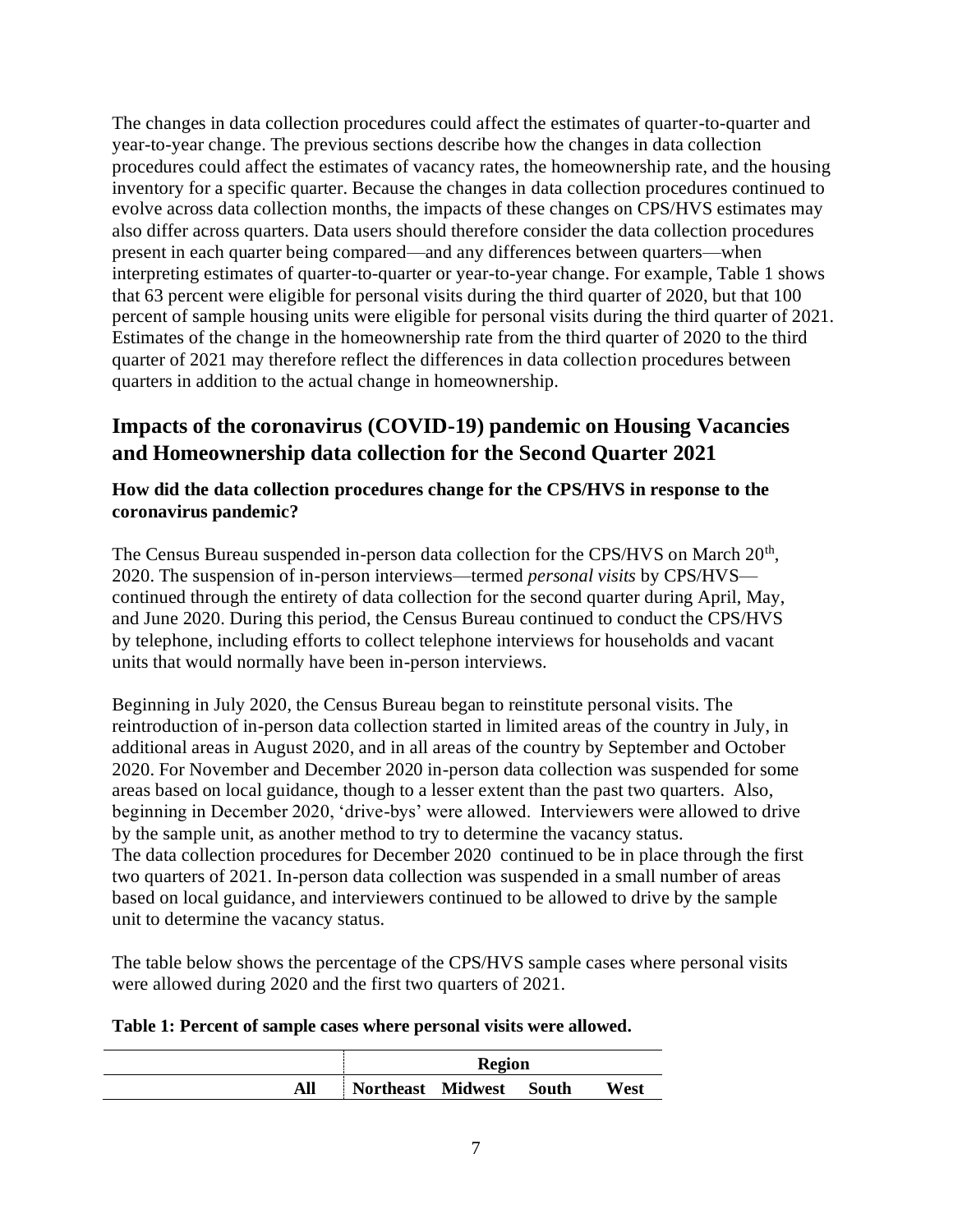| Q2 2021 All Months | 99%  | 100% | 99%  | 100% | 98%  |
|--------------------|------|------|------|------|------|
| June 2021          | 99%  | 100% | 100% | 100% | 98%  |
| May 2021           | 99%  | 100% | 100% | 100% | 98%  |
| April 2021         | 99%  | 100% | 97%  | 100% | 98%  |
| Q1 2021 All Months | 98%  | 100% | 100% | 100% | 91%  |
| March 2021         | 99%  | 100% | 100% | 100% | 98%  |
| February 2021      | 97%  | 100% | 100% | 100% | 88%  |
| January 2021       | 97%  | 100% | 100% | 100% | 89%  |
| Q4 2020 All Months | 94%  | 100% | 90%  | 100% | 84%  |
| December 2020      | 84%  | 100% | 71%  | 100% | 60%  |
| November 2020      | 98%  | 100% | 100% | 100% | 93%  |
| October 2020       | 100% | 100% | 100% | 100% | 100% |
| Q3 2020 All Months | 63%  | 95%  | 72%  | 45%  | 61%  |
| September 2020     | 100% | 100% | 100% | 100% | 100% |
| August 2020        | 50%  | 100% | 70%  | 20%  | 47%  |
| <b>July 2020</b>   | 39%  | 87%  | 47%  | 15%  | 36%  |
| Q2 2020 All Months | 0%   | 0%   | 0%   | 0%   | 0%   |
| June 2020          | 0%   | 0%   | 0%   | 0%   | 0%   |
| May 2020           | 0%   | 0%   | 0%   | 0%   | 0%   |
| April 2020         | 0%   | 0%   | 0%   | 0%   | 0%   |

The CPS/HVS sample design seeks to collect data on sampled housing units for a total of 8 months, meaning that interviewers attempt to complete an interview in each of those 8 months. Once selected, a housing unit is in the sample for 4 consecutive months, out for 8 months, and then in the sample for 4 months. Under normal procedures, the first and fifth interviews are conducted entirely via in-person interviews. In other months, a field representative can conduct a telephone interview instead of an in-person interview if certain conditions are met. The suspension of in-person interviews replaced these procedures, substituting telephone contact attempts for all sample housing units regardless of their month in sample. The removal of the inperson visit suspensions reversed this change, returning to the previous procedures for determining when a telephone interview attempt is allowed.

During the period when personal visits were suspended, the telephone contact attempts relied on phone numbers identified through multiple sources. For housing units with a completed interview in a previous month, interviewers attempted to contact the occupant or knowledgeable proxy interviewed during the previous month. Additionally, interviewers were encouraged to use the resources available to them to identify contact information for sample housing units and/or knowledgeable proxy respondents. These resources included internal resources such as purchased third-party telephone lookup databases, as well as public records databases such as tax assessor records. They also included telephone contacts with knowledgeable local sources such as landlords, leasing offices, neighbors, and postal workers who might be able to identify vacant units, provide contact information for the property owner, and/or complete a proxy interview.

#### **What was the response rate for the second quarter of 2021?**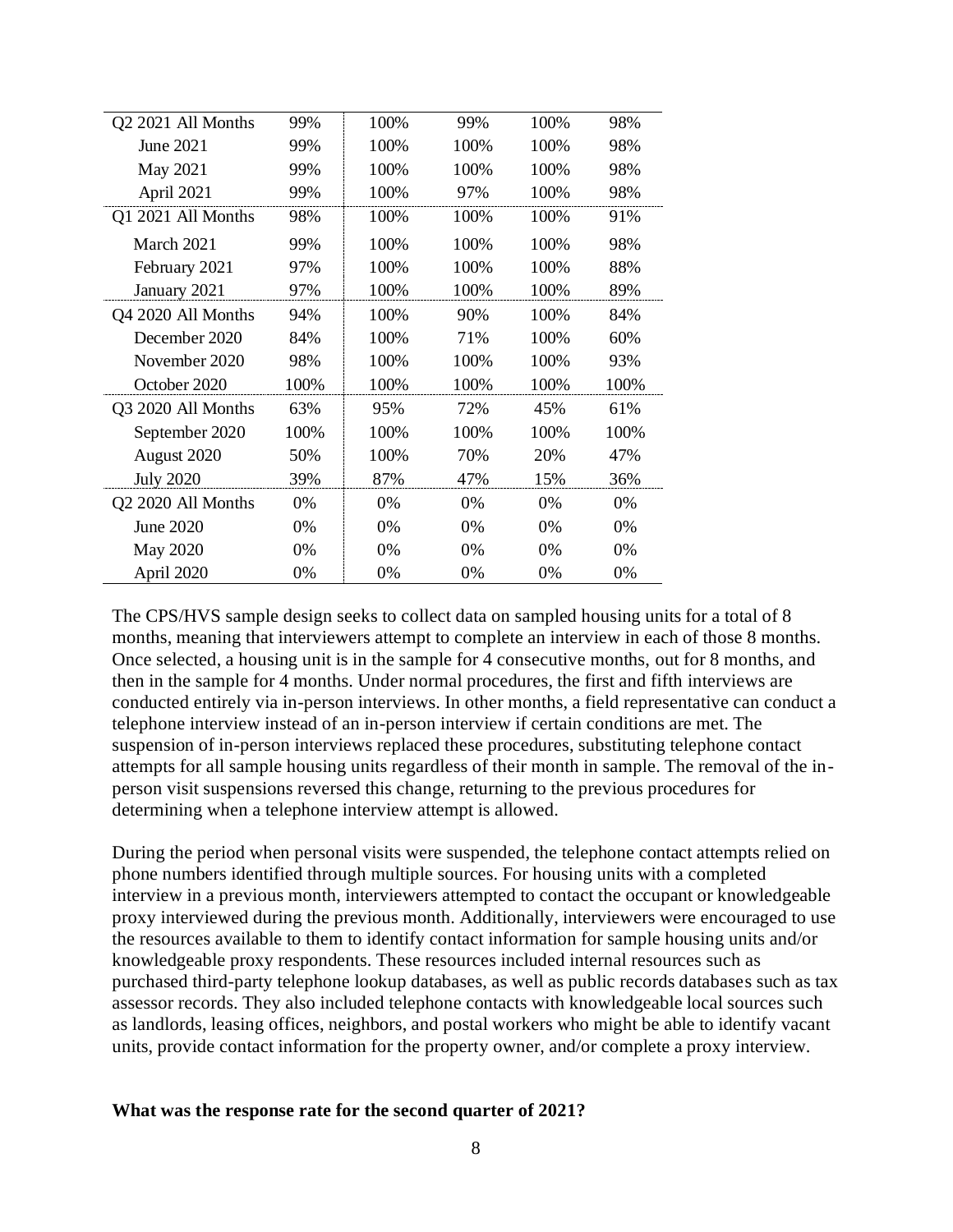The overall response rate for the second quarter of 2021 was 78 percent. This is approximately the same as the response rate for the previous quarter (78 percent in the first quarter 2021), but it is notably higher than the response rate for the same quarter of the previous year (67 percent in the second quarter of 2020). The overall response rate for the second quarter 2021 reflects three monthly data collection efforts in April, May, and June 2021. The monthly response rates were 79 percent in April, 78 percent in May, and 76 percent in June 2021.

During the first quarter of 2021, the monthly response rates were 78 percent in January, 78 percent in February, and 77 percent in March 2021.

During the fourth quarter 2020, the monthly response rates were 81 percent in October, 80 percent in November, and 77 percent in December.

During the third quarter 2020, the monthly response rates were 66 percent in July, 69 percent in August, and 79 percent in September. These monthly rates reflect the incremental reintroduction of personal visits during July, August, and September 2020.

During the second quarter of 2020, the monthly response rates were 70 percent in April, 67 percent in May, and 65 percent in June. These rates reflect no in-person visits for data collection.

During the first quarter of 2020, the monthly response rates were 82 percent in January, 83 percent in February, and 73 percent in March. These rates reflect the use of normal data collection procedures during January and February 2020 and the suspension of in-person interviews midweek during the data collection operations for March 2020. CPS/HVS data collection operations for each month begin at the start of the week containing the  $19<sup>th</sup>$  and close out early the following week. The suspension of in-person interviews on March  $20<sup>th</sup>$ , 2020 occurred on the Friday during the week of data collection. Interviewers were able to make at least one in-person visit attempt to most sample units before in-person visits were suspended.

The table below displays the monthly response rates for April, May, and June 2021 separately for each month in sample (MIS) group. For comparison, the table also displays similar estimates for each month and MIS in 2020.

**Table 2: Response rate by month-in-sample (MIS) for each month in the Second Quarter 2021 and Second Quarter 2020 (unweighted).** 

| Month in | April 2021 | May 2021 | June 2021 | April 2020 | May 2020 | June 2020 |
|----------|------------|----------|-----------|------------|----------|-----------|
| Sample   |            |          |           |            |          |           |
| Total    | 79         | 78       | 76        | 70         | 67       | 65        |
|          | 75         | 74       | 72        | 47         | 48       | 48        |
|          | 78         | 78       | 76        | 64         | 56       | 56        |
|          | 78         | 78       | 76        | 76         | 68       | 61        |
|          | 79         | 79       | 78        | 78         | 77       | 61        |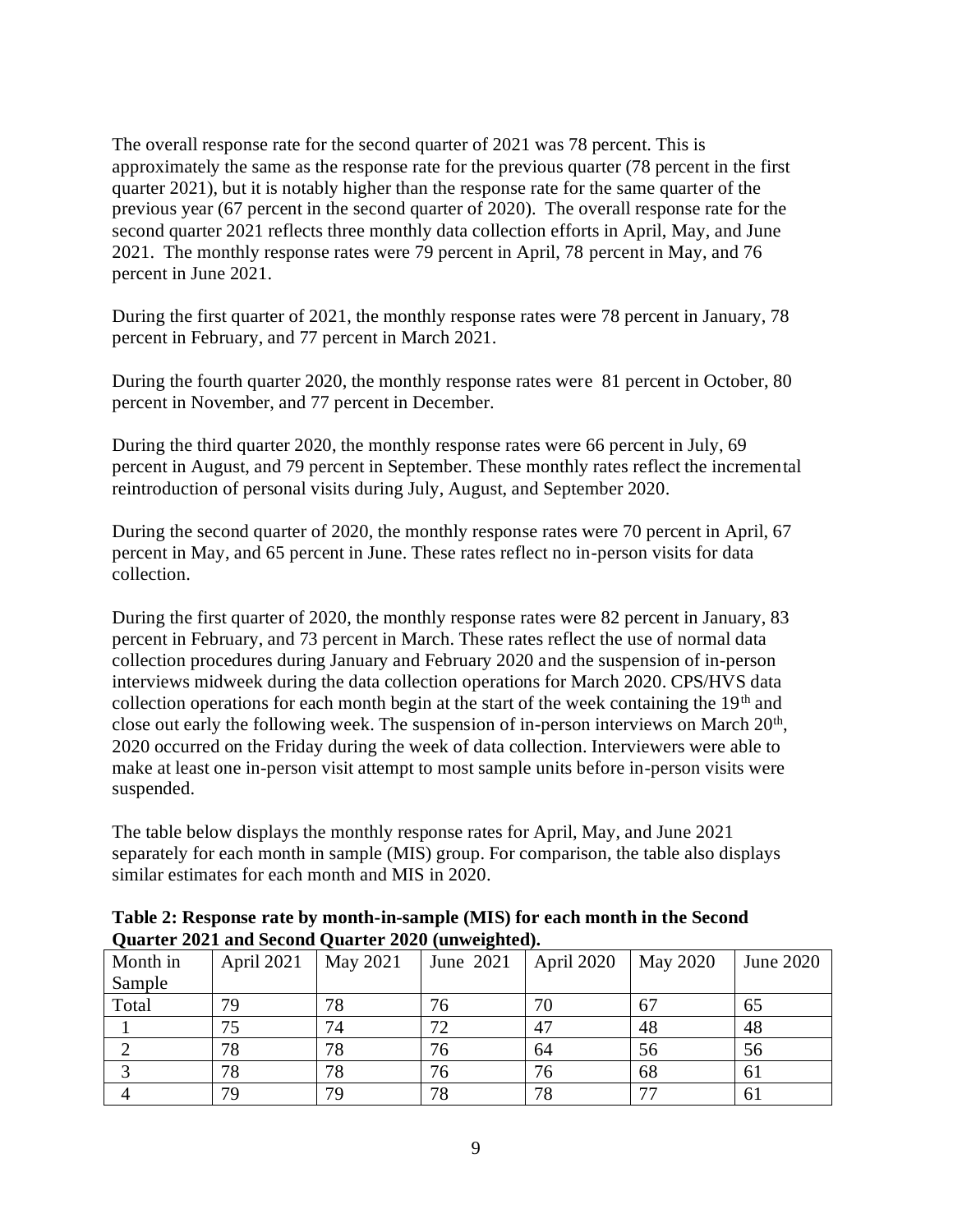| 70 | $\overline{\phantom{m}}$ | 74             | 69                       | 68                       | 68             |
|----|--------------------------|----------------|--------------------------|--------------------------|----------------|
| 70 | 80                       | $\overline{a}$ | $\overline{\phantom{a}}$ | $\overline{ }$           | $\overline{ }$ |
| 80 | 70                       | 70             | $\sim$                   | $\overline{ }$<br>/ ∠l   | $\mathbf{a}$   |
| 83 | $\Omega$<br>O J          | 70             | 70<br>O                  | $\overline{\phantom{a}}$ | $\overline{ }$ |

Note: The overall unweighted response rates in the table may differ slightly from the weighted response rates cited in the text. Response rates are calculated as the ratio of completed interviews to the sum of completed interviews and Type A noninterviews excluding Type B vacants and Type C ineligibles.

## **How does the CPS/HVS weighting and methodology account for non-response?**

The CPS/HVS methodology assumes that the in-person visits and other data collection steps will allow interviewers to make a determination for every unit in the sample of whether the unit is an occupied unit with a completed CPS interview or a Type A (eligible but no data collected/refusal), Type B (eligible but unoccupied/vacant), or Type C (ineligible/not a residential unit) non-interview. In months when normal data collection procedures are in place, this process relies on in-person visits to allow the interviewer to observe the visible attributes of the unit and attempt to contact neighbors or other individuals who may have knowledge of the vacancy status of the unit in order to identify all potential HVS-eligible units. Following the suspension of in-person interviewing, the number of HVS eligible interviews (Type Bs) declined in April, May, and June relative to their historical averages, and the number of Type A units increased. Type A units continued to be elevated in July and August, relative to their historical averages, and Type B units continued to be depressed. But Type A units returned closer to their historical average in September, October, November, and December and continuing through the second quarter 2021. These changes may be due to the data collection changes resulting in more units with unresolved interview statuses or to a true decrease in the number of vacant units. The data collected do not distinguish between these possibilities.

The CPS/HVS weighting and estimation procedures are designed under the assumption that the data collection procedures will accurately determine the interview status (Type A, B, or C) of the units in the housing sample. The weights adjust for changes over time in the incidence of Type A noninterivews relative to completed interviews for occupied units. However, the weighting methodology does not include a non-response component to adjust for changes in the response rate of vacant units. Instead, the methodology assumes that all HVS-eligible vacant units will be identified by the in-person data collection attempts. If the suspension of in-person interviews reduced the ability of interviewers to complete data collection for HVS-eligible vacant units, the impact would be a lower estimate of the vacancy rate.

In addition to the implications for the overall level of the vacancy rate estimates, data users should also consider the potential for the changes in data collection procedures to disproportionately affect data collection among some groups more than others, along with the consequences of differential non-response for the CPS/HVS estimates. Because the CPS/HVS weights for vacant units do not include a non-response component to adjust for differences in the response rates of different subgroups, the CPS/HVS estimates would reflect any differences in the relative response rates of specific subgroups. For example, if the changes in data collection procedures increased the difficulty of data collection for vacant rental units more than vacant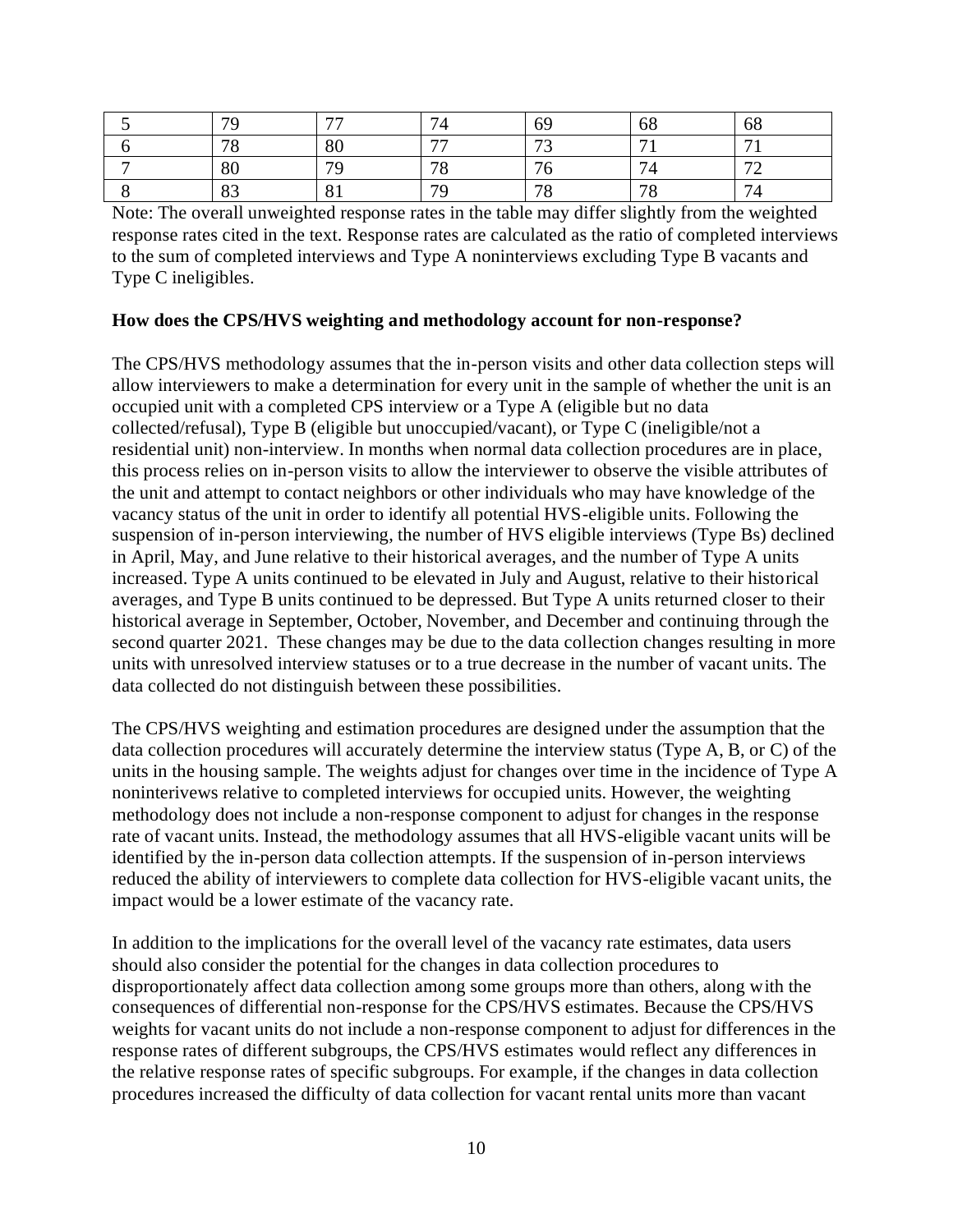homeowner units, the CPS/HVS estimates would reflect the impact on data collection by showing a relatively larger reduction in the rental vacancy rate than in the homeowner vacancy rate.

# **Were there any changes to the methodology for processing the data or producing estimates?**

No, there were no changes to the procedures used to process the data and produce estimates. The CPS/HVS methodology is described in Technical Paper #77, ["Design and Methodology: Current](https://www2.census.gov/programs-surveys/cps/methodology/CPS-Tech-Paper-77.pdf)  [Population Survey—America's Source for Labor Force Data,](https://www2.census.gov/programs-surveys/cps/methodology/CPS-Tech-Paper-77.pdf)" published in October 2019. Census is conducting ongoing research to understand the extent to which the changes in data collection procedures were accompanied by changes in nonresponse and sample composition, along with the implications of such changes for the CPS/HVS estimates. As part of this effort, we recently released a working paper that presents the results of nonresponse analyses and that examines the sensitivity of CPS/HVS estimates to the use of an alternative nonresponse weighting adjustment (Spader et.al. 2021), [https://www.census.gov/library/working](https://www.census.gov/library/working-papers/2021/demo/SEHSD-WP2021-04.html)[papers/2021/demo/SEHSD-WP2021-04.html](https://www.census.gov/library/working-papers/2021/demo/SEHSD-WP2021-04.html)

## **Could the changes in data collection procedures affect the CPS/HVS estimates of vacancy?**

The changes in data collection procedures could have affected the CPS/HVS estimates of vacancy for the second quarter of 2021, as well as earlier quarters, although to a much lesser extent than data collected in the second and third quarters of 2020. As cited in the above table, 98 percent of the country was open for personal visits in the first quarter 2021 and 99 percent of the country was open for personal visits in the second quarter 2021.

The methodology for producing the CPS/HVS estimates of vacancy rates assumes that all HVSeligible vacant units will be identified through the in-person data collection procedures. To the extent that the changes in data collection procedures resulted in some vacant units being classified as Type A nonresponses rather than HVS-eligible vacant units, the CPS/HVS estimates will underestimate the true vacancy rate. Because the data collection changes occurred in response to the onset of the COVID-19 pandemic, it is difficult to separate the effects of the data collection changes from the effects of COVID-19. Data users should therefore exercise caution when comparing the estimates to previous quarters, interpreting the differences between quarters to reflect both the effects of the COVID-19 pandemic and the effects of changes in data collection procedures.

## **Could the changes in data collection procedures affect the CPS/HVS estimates of the homeownership rate?**

The changes in data collection procedures could have affected the CPS/HVS estimates of the homeownership rate for the second quarter 2021, as well as earlier quarters. In particular, data users should consider the potential for the suspension of in-person interviews to disproportionately affect the response rates of renters versus homeowners. For example, if response rates declined further among rental units than homeowner units following the suspension of in-person interviews, the effects on the CPS/HVS estimates would be a lower estimate of the number of rental households, a higher estimate of the number of homeowner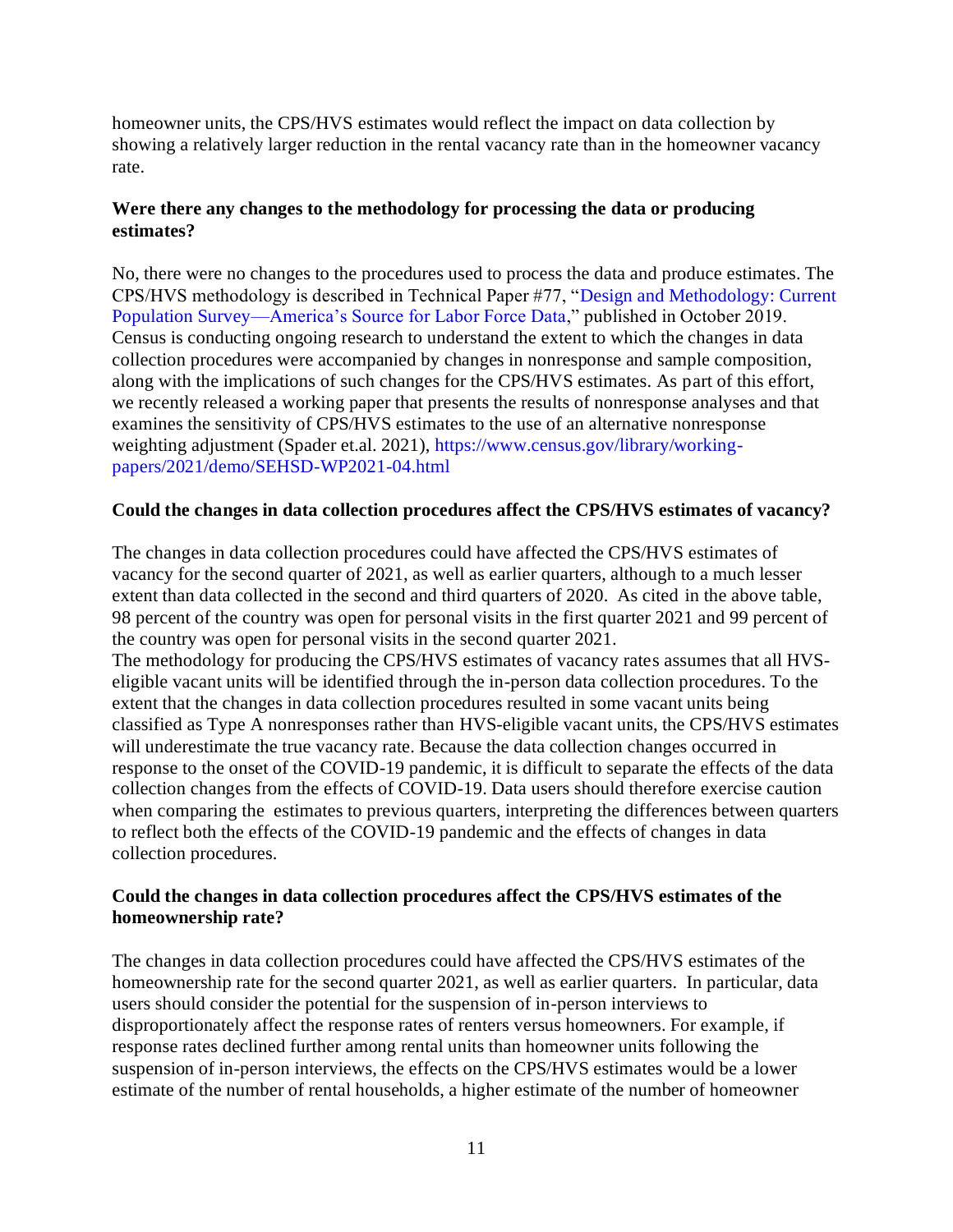households, and a higher estimate of the homeownership rate. Data users should therefore exercise caution when comparing the second, third, and fourth quarter 2020 estimates as well as first quarter and second quarters 2021 estimates to previous quarters, interpreting the differences between quarters to reflect both the effects of the COVID-19 pandemic and the effects of changes in data collection procedures.

# **Could the changes in data collection procedures affect the CPS/HVS estimates of the housing inventory composition?**

The changes in data collection procedures could have affected the CPS/HVS estimates of the components of the housing inventory. The CPS/HVS weights are controlled to the total number of housing units in the United States, so the estimated number of all housing units in the housing inventory is not affected by the data collection changes. However, the potential impacts of the data collection changes on the estimates of vacancy and tenure described in the previous sections could affect the estimated components of the housing inventory. Specifically, any change in the estimated vacancy rate will affect both the estimated number of vacant units and the estimated number of occupied units, because the sum of vacant and occupied units must equal the total number of housing units in the United States. Data users should therefore consider the CPS/HVS weighting methodology when interpreting the estimates of the components of the housing inventory.

# **Could the changes in data collection procedures affect estimates of quarter-to-quarter and year-to-year change in the CPS/HVS estimates?**

The changes in data collection procedures could affect the estimates of quarter-to-quarter and year-to-year change. The previous sections describe how the changes in data collection procedures could affect the estimates of vacancy rates, the homeownership rate, and the housing inventory for a specific quarter. Because the changes in data collection procedures continued to evolve across data collection months, the impacts of these changes on CPS/HVS estimates may also differ across quarters. Data users should therefore consider the data collection procedures present in each quarter being compared—and any differences between quarters—when interpreting estimates of quarter-to-quarter or year-to-year change. For example, Table 1 shows that no personal visits were allowed during the second quarter of 2020, but that 99 percent of sample housing units were eligible for personal visits during the second quarter of 2021. Estimates of the change in the homeownership rate from the second quarter of 2020 to the second quarter of 2021 may therefore reflect the differences in data collection procedures between quarters in addition to the actual change in homeownership.

# **Impacts of the coronavirus (COVID-19) pandemic on Housing Vacancies and Homeownership data collection for the First Quarter 2021**

# **How did the data collection procedures change for the CPS/HVS in response to the coronavirus pandemic?**

The Census Bureau suspended in-person data collection for the CPS/HVS on March 20<sup>th</sup>, 2020. The suspension of in-person interviews—termed *personal visits* by CPS/HVS—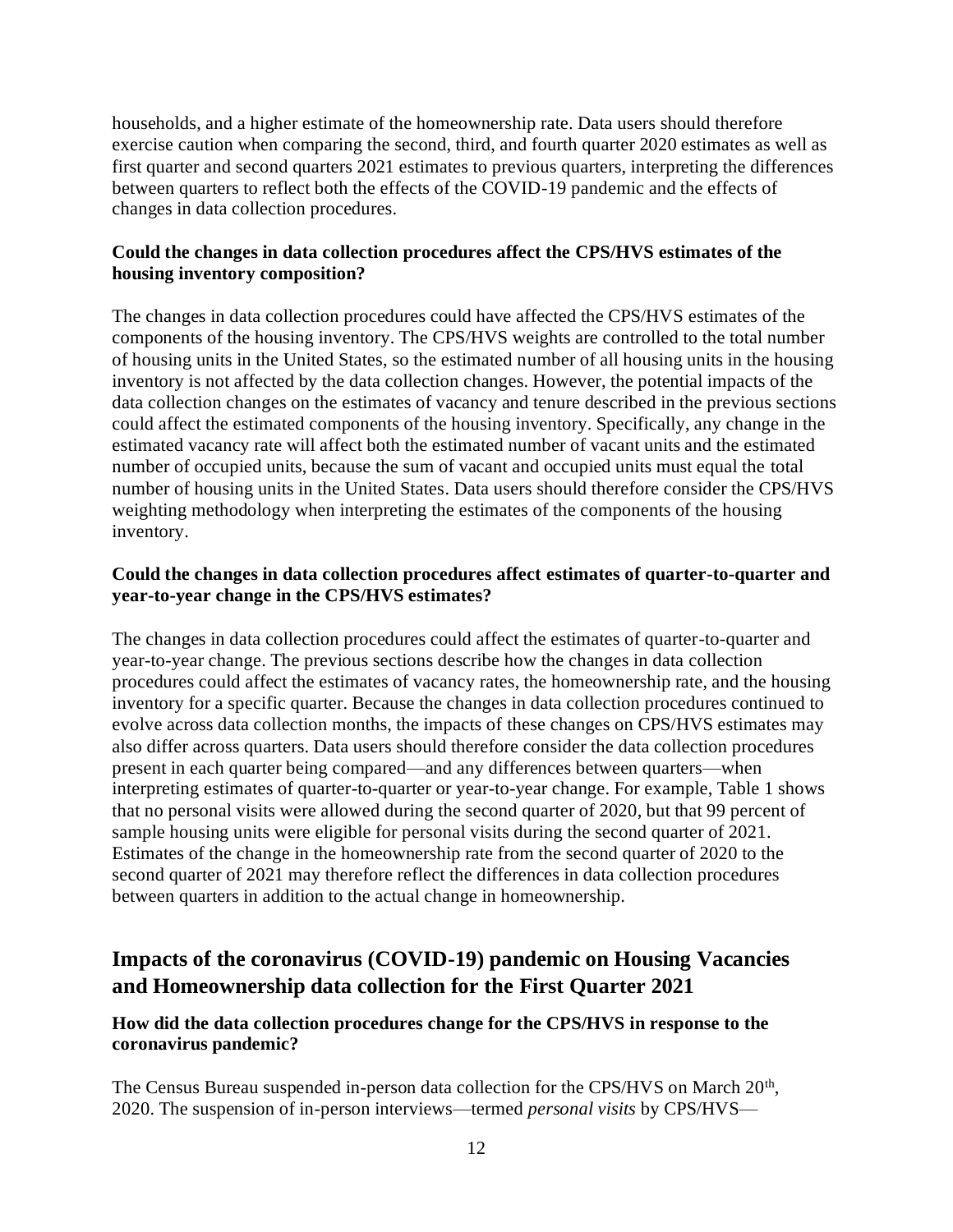continued through the entirety of data collection for the second quarter during April, May, and June. During this period, the Census Bureau continued to conduct the CPS/HVS by telephone, including efforts to collect telephone interviews for households and vacant units that would normally have been in-person interviews.

Beginning in July, the Census Bureau began to reinstitute personal visits. The reintroduction of in-person data collection started in limited areas of the country in July, in additional areas in August, and in all areas of the country by September and October. For November and December in-person data collection was suspended for some areas based on local guidance, though to a lesser extent than the past two quarters. Also, beginning in December, 'drivebys' were allowed. Interviewers were allowed to drive by the sample unit, as another method to try to determine the vacancy status.

The data collection procedures for November and December 2020 continued to be in place in January, February, and March 2021. In-person data collection was suspended in a small number of areas based on local guidance, and interviewers continued to be allowed to drive by the sample unit to determine the vacancy status.

The table below shows the percentage of the CPS/HVS sample cases where personal visits were allowed during 2020 and the first quarter of 2021.

|                  |      |                  | <b>Region</b>  |              |      |
|------------------|------|------------------|----------------|--------------|------|
|                  | All  | <b>Northeast</b> | <b>Midwest</b> | <b>South</b> | West |
| Q1 2021 All      |      |                  |                |              |      |
| Months           | 98%  | 100%             | 100%           | 100%         | 91%  |
| March 2021       | 99%  | 100%             | 100%           | 100%         | 98%  |
| February 2021    | 97%  | 100%             | 100%           | 100%         | 88%  |
| January 2021     | 97%  | 100%             | 100%           | 100%         | 89%  |
| Q4 2020 All      |      |                  |                |              |      |
| Months           | 94%  | 100%             | 90%            | 100%         | 84%  |
| December 2020    | 84%  | 100%             | 71%            | 100%         | 60%  |
| November 2020    | 98%  | 100%             | 100%           | 100%         | 93%  |
| October 2020     | 100% | 100%             | 100%           | 100%         | 100% |
| Q3 2020 All      |      |                  |                |              |      |
| <b>Months</b>    | 63%  | 95%              | 72%            | 45%          | 61%  |
| September        |      |                  |                |              |      |
| 2020             | 100% | 100%             | 100%           | 100%         | 100% |
| August 2020      | 50%  | 100%             | 70%            | 20%          | 47%  |
| <b>July 2020</b> | 39%  | 87%              | 47%            | 15%          | 36%  |
| Q2 2020 All      |      |                  |                |              |      |
| Months           | 0%   | 0%               | 0%             | 0%           | 0%   |
| June 2020        | 0%   | 0%               | 0%             | 0%           | 0%   |
| May 2020         | 0%   | 0%               | 0%             | 0%           | 0%   |
| April 2020       | 0%   | 0%               | 0%             | 0%           | 0%   |

**Table 1: Percent of sample cases where personal visits were allowed.**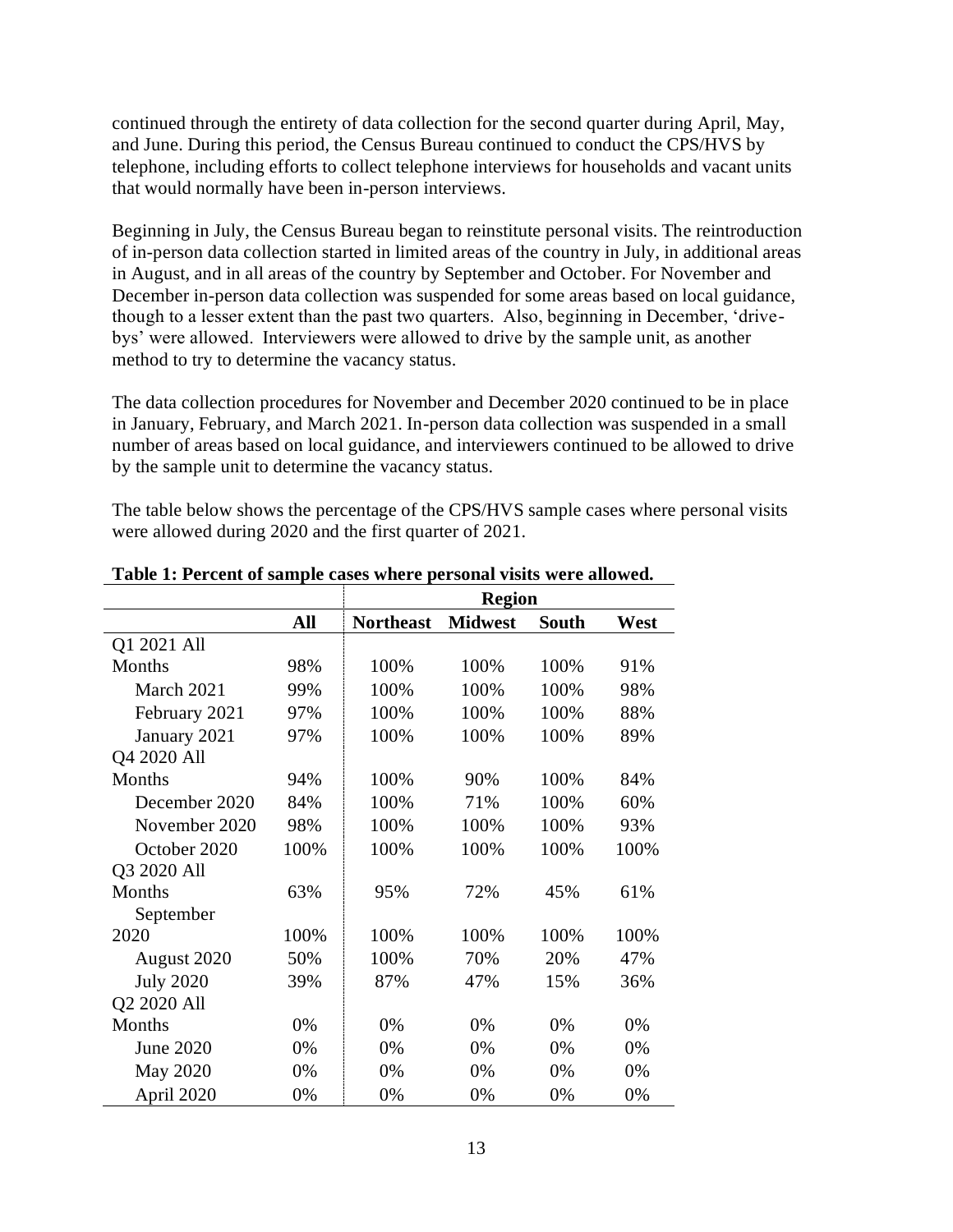The CPS/HVS sample design seeks to collect data on sampled housing units for a total of 8 months, meaning that interviewers attempt to complete an interview in each of those 8 months. Once selected, a housing unit is in the sample for 4 consecutive months, out for 8 months, and then in the sample for 4 months. Under normal procedures, the first and fifth interviews are conducted entirely via in-person interviews. In other months, a field representative can conduct a telephone interview instead of an in-person interview if certain conditions are met. The suspension of in-person interviews replaced these procedures, substituting telephone contact attempts for all sample housing units regardless of their month in sample. The removal of the inperson visit suspensions reversed this change, returning to the previous procedures for determining when a telephone interview attempt is allowed.

During the period when personal visits were suspended, the telephone contact attempts relied on phone numbers identified through multiple sources. For housing units with a completed interview in a previous month, interviewers attempted to contact the occupant or knowledgeable proxy interviewed during the previous month. Additionally, interviewers were encouraged to use the resources available to them to identify contact information for sample housing units and/or knowledgeable proxy respondents. These resources included internal resources such as purchased third-party telephone lookup databases, as well as public records databases such as tax assessor records. They also included telephone contacts with knowledgeable local sources such as landlords, leasing offices, neighbors, and postal workers who might be able to identify vacant units, provide contact information for the property owner, and/or complete a proxy interview.

## **How does the CPS/HVS weighting and methodology account for non-response?**

The CPS/HVS methodology assumes that the in-person visits and other data collection steps will allow interviewers to make a determination for every unit in the sample of whether the unit is an occupied unit with a completed CPS interview or a Type A (eligible but no data collected/refusal), Type B (eligible but unoccupied/vacant), or Type C (ineligible/not a residential unit) non-interview. In months when normal data collection procedures are in place, this process relies on in-person visits to allow the interviewer to observe the visible attributes of the unit and attempt to contact neighbors or other individuals who may have knowledge of the vacancy status of the unit in order to identify all potential HVS-eligible units. Following the suspension of in-person interviewing, the number of HVS eligible interviews (Type Bs) declined in April, May, and June relative to their historical averages, and the number of Type A units increased. Type A units continued to be elevated in July and August, relative to their historical averages, and Type B units continued to be depressed. But Type A units returned closer to their historical average in September, October, November, and December and continuing through the first quarter 2021. These changes may be due to the data collection changes resulting in more units with unresolved interview statuses or to a true decrease in the number of vacant units. The data collected do not distinguish between these possibilities.

The CPS/HVS weighting and estimation procedures are designed under the assumption that the data collection procedures will accurately determine the interview status (Type A, B, or C) of the units in the housing sample. The weights adjust for changes over time in the incidence of Type A noninterivews relative to completed interviews for occupied units. However, the weighting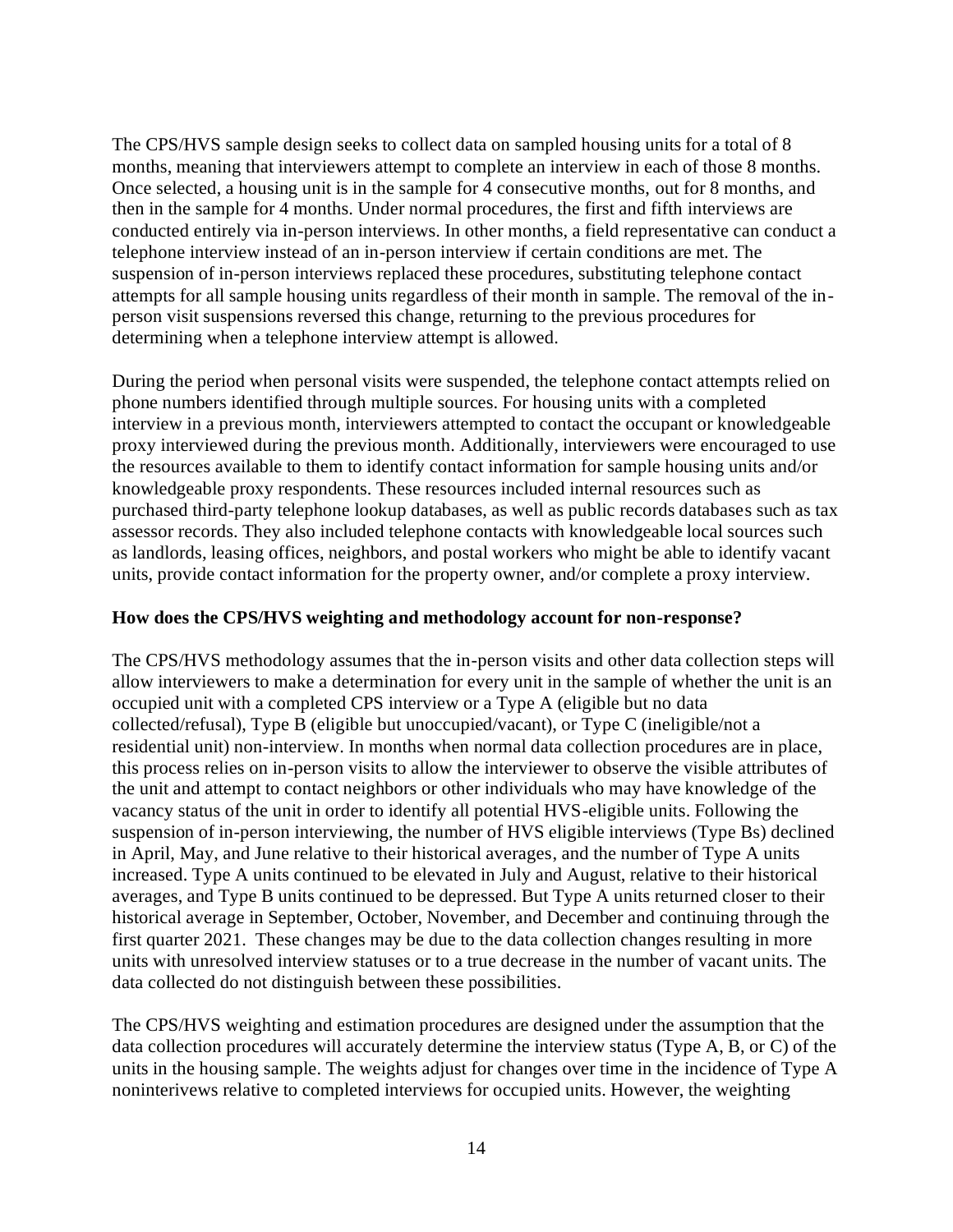methodology does not include a non-response component to adjust for changes in the response rate of vacant units. Instead, the methodology assumes that all HVS-eligible vacant units will be identified by the in-person data collection attempts. If the suspension of in-person interviews reduced the ability of interviewers to complete data collection for HVS-eligible vacant units, the impact would be a lower estimate of the vacancy rate.

In addition to the implications for the overall level of the vacancy rate estimates, data users should also consider the potential for the changes in data collection procedures to disproportionately affect data collection among some groups more than others, along with the consequences of differential non-response for the CPS/HVS estimates. Because the CPS/HVS weights do not include a non-response component to adjust for differences in the response rates of different subgroups, the CPS/HVS estimates would reflect any differences in the relative response rates of specific subgroups. For example, if the changes in data collection procedures increased the difficulty of data collection for vacant rental units more than vacant homeowner units, the CPS/HVS estimates would reflect the impact on data collection by showing a relatively larger reduction in the rental vacancy rate than in the homeowner vacancy rate.

# **Were there any changes to the methodology for processing the data or producing estimates?**

No, there were no changes to the procedures used to process the data and produce estimates. The CPS/HVS methodology is described in Technical Paper #77, ["Design and Methodology: Current](https://www2.census.gov/programs-surveys/cps/methodology/CPS-Tech-Paper-77.pdf)  [Population Survey—America's Source for Labor Force Data,](https://www2.census.gov/programs-surveys/cps/methodology/CPS-Tech-Paper-77.pdf)" published in October 2019.

Census is conducting ongoing research to understand the extent to which the changes in data collection procedures were accompanied by changes in nonresponse and sample composition, along with the implications of such changes for the CPS/HVS estimates. As part of this effort, we recently released a working paper that presents the results of nonresponse analyses and that examines the sensitivity of CPS/HVS estimates to the use of an alternative nonresponse weighting adjustment (Spader et.al. 2021), [https://www.census.gov/library/working](https://www.census.gov/library/working-papers/2021/demo/SEHSD-WP2021-04.html)[papers/2021/demo/SEHSD-WP2021-04.html](https://www.census.gov/library/working-papers/2021/demo/SEHSD-WP2021-04.html)

# **Could the changes in data collection procedures affect the CPS/HVS estimates of vacancy?**

The changes in data collection procedures could have affected the CPS/HVS estimates of vacancy for the first quarter of 2021, as well as earlier quarters, although to a much lesser extent than data collected in the second and third quarters 2020. As cited in the above table, 94 percent of the country was open for personal visits in the fourth quarter 2020 and 98 percent of the country was open for personal visits in the first quarter 2021.

The methodology for producing the CPS/HVS estimates of vacancy rates assumes that all HVSeligible vacant units will be identified through the in-person data collection procedures. To the extent that the changes in data collection procedures resulted in some vacant units being classified as Type A nonresponses rather than HVS-eligible vacant units, the CPS/HVS estimates will underestimate the true vacancy rate. Because the data collection changes occurred in response to the onset of the COVID-19 pandemic, it is difficult to separate the effects of the data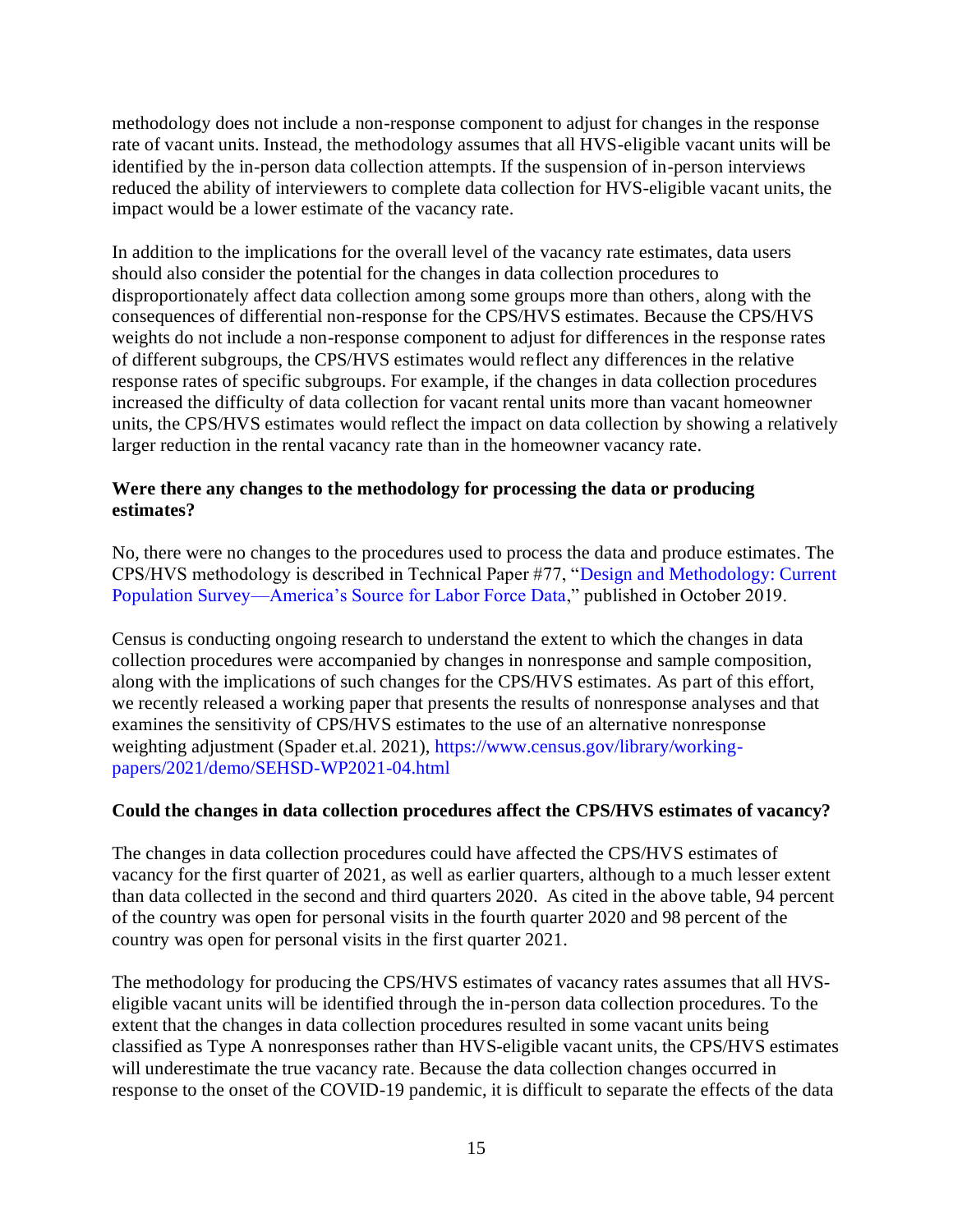collection changes from the effects of COVID-19. Data users should therefore exercise caution when comparing the first quarter estimates to previous quarters, interpreting the differences between quarters to reflect both the effects of the COVID-19 pandemic and the effects of changes in data collection procedures.

# **Could the changes in data collection procedures affect the CPS/HVS estimates of the homeownership rate?**

The changes in data collection procedures could have affected the CPS/HVS estimates of the homeownership rate for the first quarter of 2021, as well as earlier quarters. In particular, data users should consider the potential for the suspension of in-person interviews to disproportionately affect the response rates of renters versus homeowners. For example, if response rates declined further among rental units than homeowner units following the suspension of in-person interviews, the effects on the CPS/HVS estimates would be a lower estimate of the number of rental households, a higher estimate of the number of homeowner households, and a higher estimate of the homeownership rate. Data users should therefore exercise caution when comparing the second, third, and fourth quarter 2020 estimates as well as first quarter 2021 estimates to previous quarters, interpreting the differences between quarters to reflect both the effects of the COVID-19 pandemic and the effects of changes in data collection procedures.

# **Could the changes in data collection procedures affect the CPS/HVS estimates of the housing inventory composition?**

The changes in data collection procedures could have affected the CPS/HVS estimates of the components of the housing inventory. The CPS/HVS weights are controlled to the total number of housing units in the United States, so the estimated number of all housing units in the housing inventory is not affected by the data collection changes. However, the potential impacts of the data collection changes on the estimates of vacancy and tenure described in the previous sections could affect the estimated components of the housing inventory. Specifically, any change in the estimated vacancy rate will affect both the estimated number of vacant units and the estimated number of occupied units, because the sum of vacant and occupied units must equal the total number of housing units in the United States. Data users should therefore consider the CPS/HVS weighting methodology when interpreting the estimates of the components of the housing inventory.

# **Impacts of the coronavirus (COVID-19) pandemic on Housing Vacancies and Homeownership data collection for the Fourth Quarter 2020**

# **How did the data collection procedures change for the CPS/HVS in response to the coronavirus pandemic?**

The Census Bureau suspended in-person data collection for the CPS/HVS on March 20<sup>th</sup>, 2020. The suspension of in-person interviews—termed *personal visits* by CPS/HVS continued through the entirety of data collection for the second quarter during April, May, and June. During this period, the Census Bureau continued to conduct the CPS/HVS by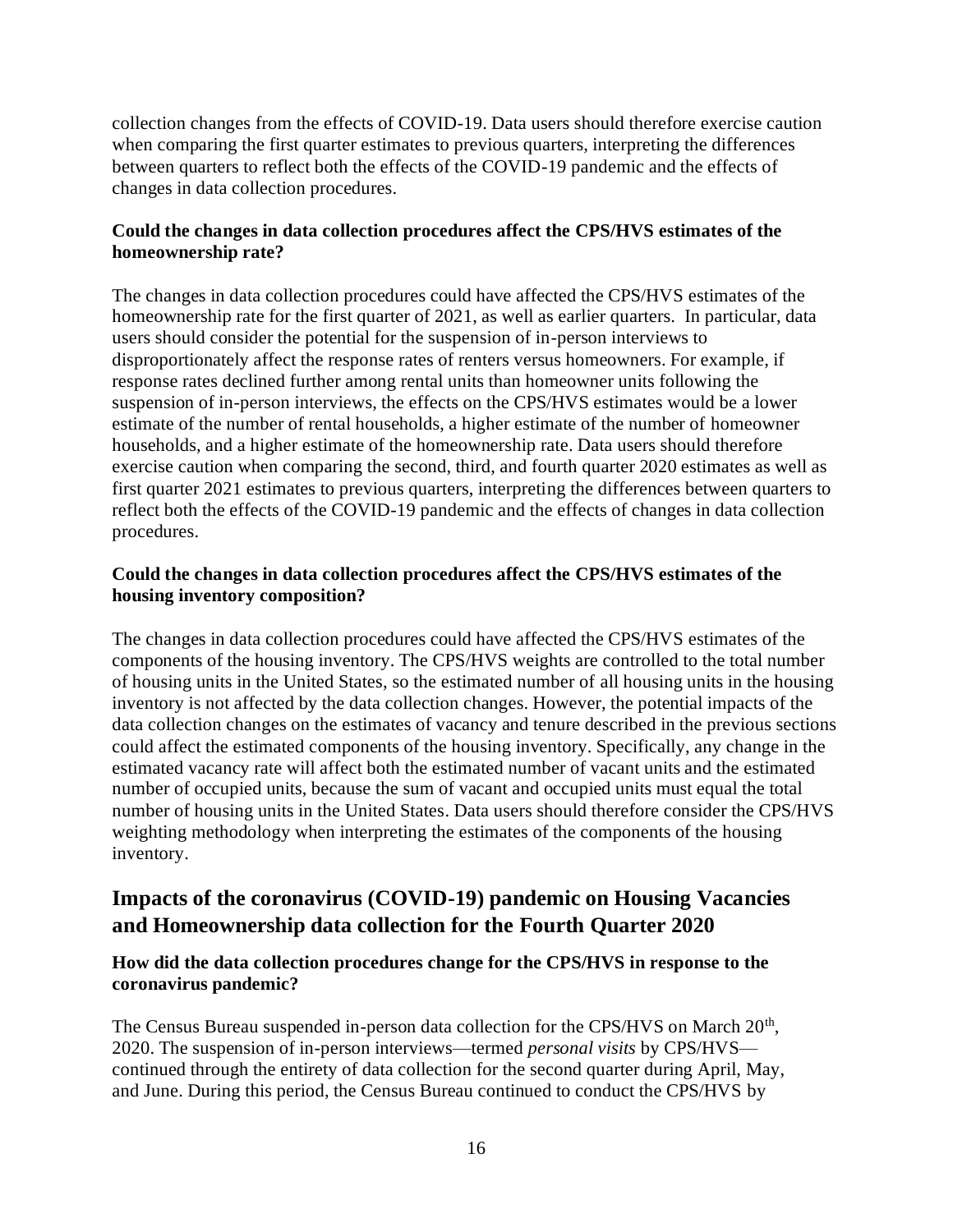telephone, including efforts to collect telephone interviews for households and vacant units that would normally have been in-person interviews.

Beginning in July, the Census Bureau began to reinstitute personal visits. The reintroduction of in-person data collection started in limited areas of the country in July, in additional areas in August, and in all areas of the country by September and October. For November and December in-person data collection was suspended for some areas based on local guidance, though to a lesser extent than the past two quarters. Also, beginning in December, 'drivebys' were allowed. Interviewers were allowed to drive by the sample unit, as another method to try to determine the vacancy status.

The table below shows the percentage of the CPS/HVS sample cases where personal visits were allowed for the fourth quarter 2020.

| Tuble 1. I cleant of sumple eases where personal visits were allowed. |      |                  |                |       |      |  |
|-----------------------------------------------------------------------|------|------------------|----------------|-------|------|--|
|                                                                       |      | <b>Region</b>    |                |       |      |  |
|                                                                       | All  | <b>Northeast</b> | <b>Midwest</b> | South | West |  |
| Q4 2020 All                                                           |      |                  |                |       |      |  |
| Months                                                                | 94%  | 100%             | 90%            | 100%  | 84%  |  |
| October 2020                                                          | 100% | 100%             | 100%           | 100%  | 100% |  |
| November 2020                                                         | 98%  | 100%             | 100%           | 100%  | 93%  |  |
| December 2020                                                         | 84%  | 100%             | 71%            | 100%  | 60%  |  |
| Q3 2020 All                                                           |      |                  |                |       |      |  |
| Months                                                                | 63%  | 95%              | 72%            | 45%   | 61%  |  |
| Q2 2020 All                                                           |      |                  |                |       |      |  |
| Months                                                                | 0%   | 0%               | 0%             | 0%    | 0%   |  |

Table 1: Percent of sample cases where personal visits were allowed.

The CPS/HVS sample design seeks to collect data on sampled housing units for a total of 8 months, meaning that interviewers attempt to complete an interview in each of those 8 months. Once selected, a housing unit is in the sample for 4 consecutive months, out for 8 months, and then in the sample for 4 months. Under normal procedures, the first and fifth interviews are conducted entirely via in-person interviews. In other months, a field representative can conduct a telephone interview instead of an in-person interview if certain conditions are met. The suspension of in-person interviews replaced these procedures, substituting telephone contact attempts for all sample housing units regardless of their month in sample. The removal of the inperson visit suspensions reversed this change, returning to the previous procedures for determining when a telephone interview attempt is allowed.

During the period when personal visits were suspended, the telephone contact attempts relied on phone numbers identified through multiple sources. For housing units with a completed interview in a previous month, interviewers attempted to contact the occupant or knowledgeable proxy interviewed during the previous month. Additionally, interviewers were encouraged to use the resources available to them to identify contact information for sample housing units and/or knowledgeable proxy respondents. These resources included internal resources such as purchased third-party telephone lookup databases, as well as public records databases such as tax assessor records. They also included telephone contacts with knowledgeable local sources such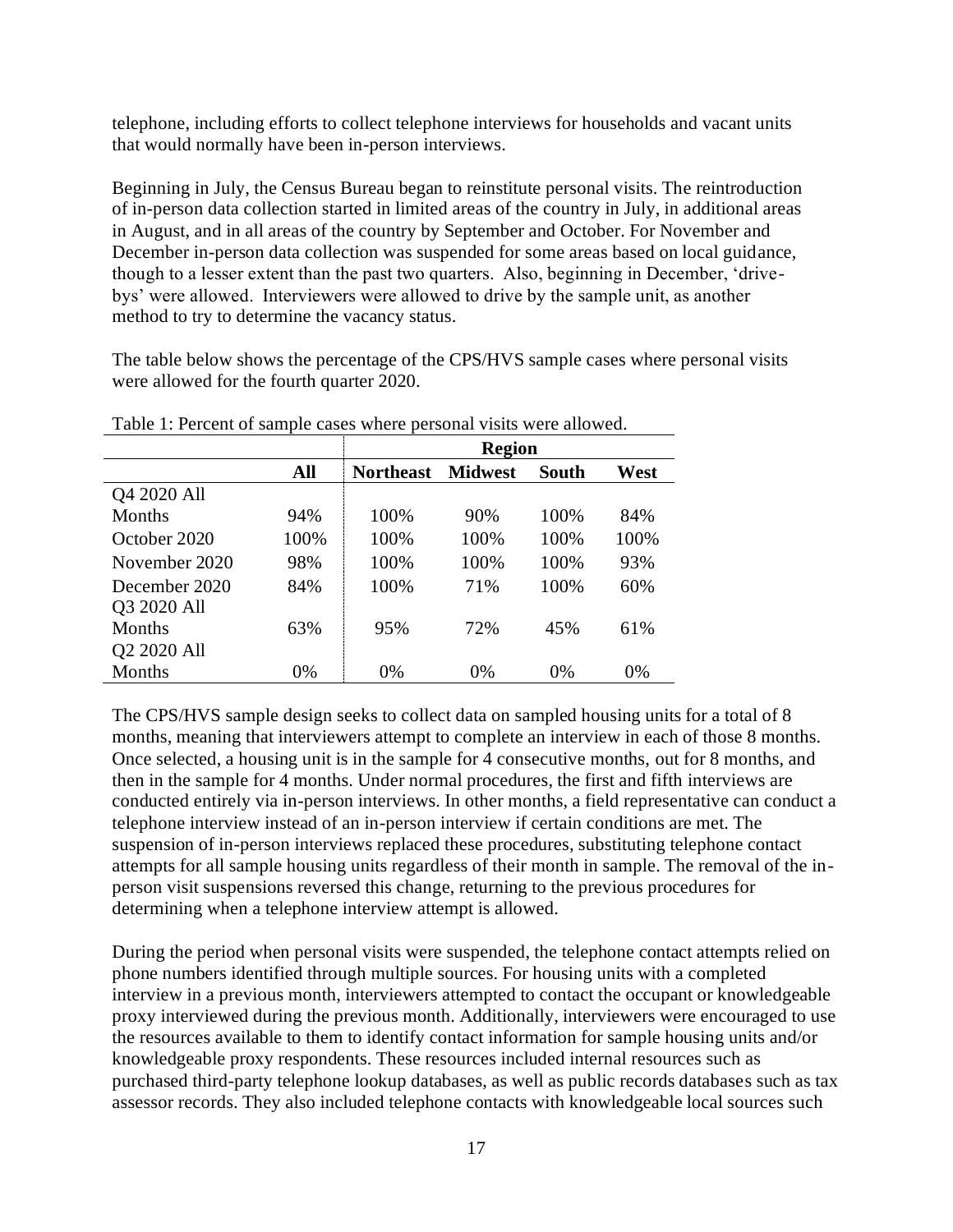as landlords, leasing offices, neighbors, and postal workers who might be able to identify vacant units, provide contact information for the property owner, and/or complete a proxy interview.

## **How does the CPS/HVS weighting and methodology account for non-response?**

The CPS/HVS methodology assumes that the in-person visits and other data collection steps will allow interviewers to make a determination for every unit in the sample of whether the unit is an occupied unit with a completed CPS interview or a Type A (eligible but no data collected/refusal), Type B (eligible but unoccupied/vacant), or Type C (ineligible/not a residential unit) non-interview. In months when normal data collection procedures are in place, this process relies on in-person visits to allow the interviewer to observe the visible attributes of the unit and attempt to contact neighbors or other individuals who may have knowledge of the vacancy status of the unit in order to identify all potential HVS-eligible units. Following the suspension of in-person interviewing, the number of HVS eligible interviews (Type Bs) declined in April, May, and June relative to their historical averages, and the number of Type A units increased. Type A units continued to be elevated in July and August, relative to their historical averages, and Type B units continued to be depressed. But Type A units returned closer to their historical average in September, October, November, and December. These changes may be due to the data collection changes resulting in more units with unresolved interview statuses or to a true decrease in the number of vacant units. The data collected for the second, third, and fourth quarters do not distinguish between these possibilities.

The CPS/HVS weighting and estimation procedures are designed under the assumption that the data collection procedures will accurately determine the interview status (Type A, B, or C) of the units in the housing sample. The weights adjust for changes over time in the incidence of Type A noninterivews relative to completed interviews for occupied units. However, the weighting methodology does not include a non-response component to adjust for changes in the response rate of vacant units. Instead, the methodology assumes that all HVS-eligible vacant units will be identified by the in-person data collection attempts. If the suspension of in-person interviews reduced the ability of interviewers to complete data collection for HVS-eligible vacant units, the impact would be a lower estimate of the vacancy rate.

In addition to the implications for the overall level of the vacancy rate estimates, data users should also consider the potential for the changes in data collection procedures to disproportionately affect data collection among some groups more than others, along with the consequences of differential non-response for the CPS/HVS estimates. Because the CPS/HVS weights do not include a non-response component to adjust for differences in the response rates of different subgroups, the CPS/HVS estimates would reflect any differences in the relative response rates of specific subgroups. For example, if the changes in data collection procedures increased the difficulty of data collection for vacant rental units more than vacant homeowner units, the CPS/HVS estimates would reflect the impact on data collection by showing a relatively larger reduction in the rental vacancy rate than in the homeowner vacancy rate.

# **Could the changes in data collection procedures affect the CPS/HVS estimates of vacancy?**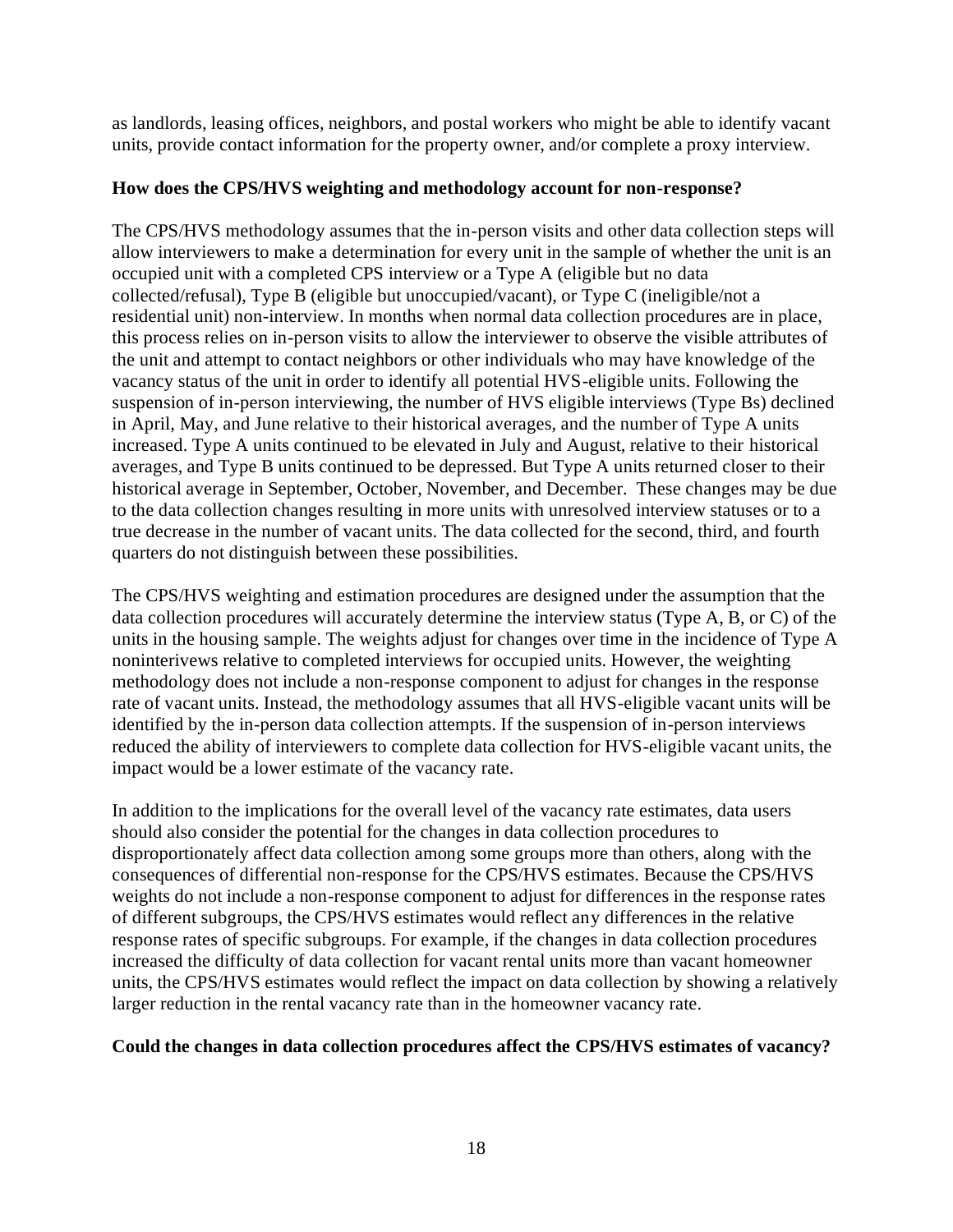The changes in data collection procedures could have affected the CPS/HVS estimates of vacancy for the fourth quarter of 2020, as well as earlier quarters. The methodology for producing the CPS/HVS estimates of vacancy rates assumes that all HVS-eligible vacant units will be identified through the in-person data collection procedures. To the extent that the changes in data collection procedures resulted in some vacant units being classified as Type A nonresponses rather than HVS-eligible vacant units, the CPS/HVS estimates will underestimate the true vacancy rate. Because the data collection changes occurred in response to the onset of the COVID-19 pandemic, it is difficult to separate the effects of the data collection changes from the effects of COVID-19. Data users should therefore exercise caution when comparing the fourth quarter estimates to previous quarters, interpreting the differences between quarters to reflect both the effects of the COVID-19 pandemic and the effects of changes in data collection procedures.

# **Could the changes in data collection procedures affect the CPS/HVS estimates of the homeownership rate?**

The changes in data collection procedures could have affected the CPS/HVS estimates of the homeownership rate for the fourth quarter of 2020, as well as earlier quarters. In particular, data users should consider the potential for the suspension of in-person interviews to disproportionately affect the response rates of renters versus homeowners. For example, if response rates declined further among rental units than homeowner units following the suspension of in-person interviews, the effects on the CPS/HVS estimates would be a lower estimate of the number of rental households, a higher estimate of the number of homeowner households, and a higher estimate of the homeownership rate. Data users should therefore exercise caution when comparing the second, third, and fourth quarter estimates to previous quarters, interpreting the differences between quarters to reflect both the effects of the COVID-19 pandemic and the effects of changes in data collection procedures.

# **Could the changes in data collection procedures affect the CPS/HVS estimates of the housing inventory composition?**

The changes in data collection procedures could have affected the CPS/HVS estimates of the components of the housing inventory. The CPS/HVS weights are controlled to the total number of housing units in the United States, so the estimated number of all housing units in the housing inventory is not affected by the data collection changes. However, the potential impacts of the data collection changes on the estimates of vacancy and tenure described in the previous sections could affect the estimated components of the housing inventory. Specifically, any change in the estimated vacancy rate will affect both the estimated number of vacant units and the estimated number of occupied units, because the sum of vacant and occupied units must equal the total number of housing units in the United States. Data users should therefore consider the CPS/HVS weighting methodology when interpreting the estimates of the components of the housing inventory.

# **Impacts of the coronavirus (COVID-19) pandemic on Housing Vacancies and Homeownership data collection for the Third Quarter 2020**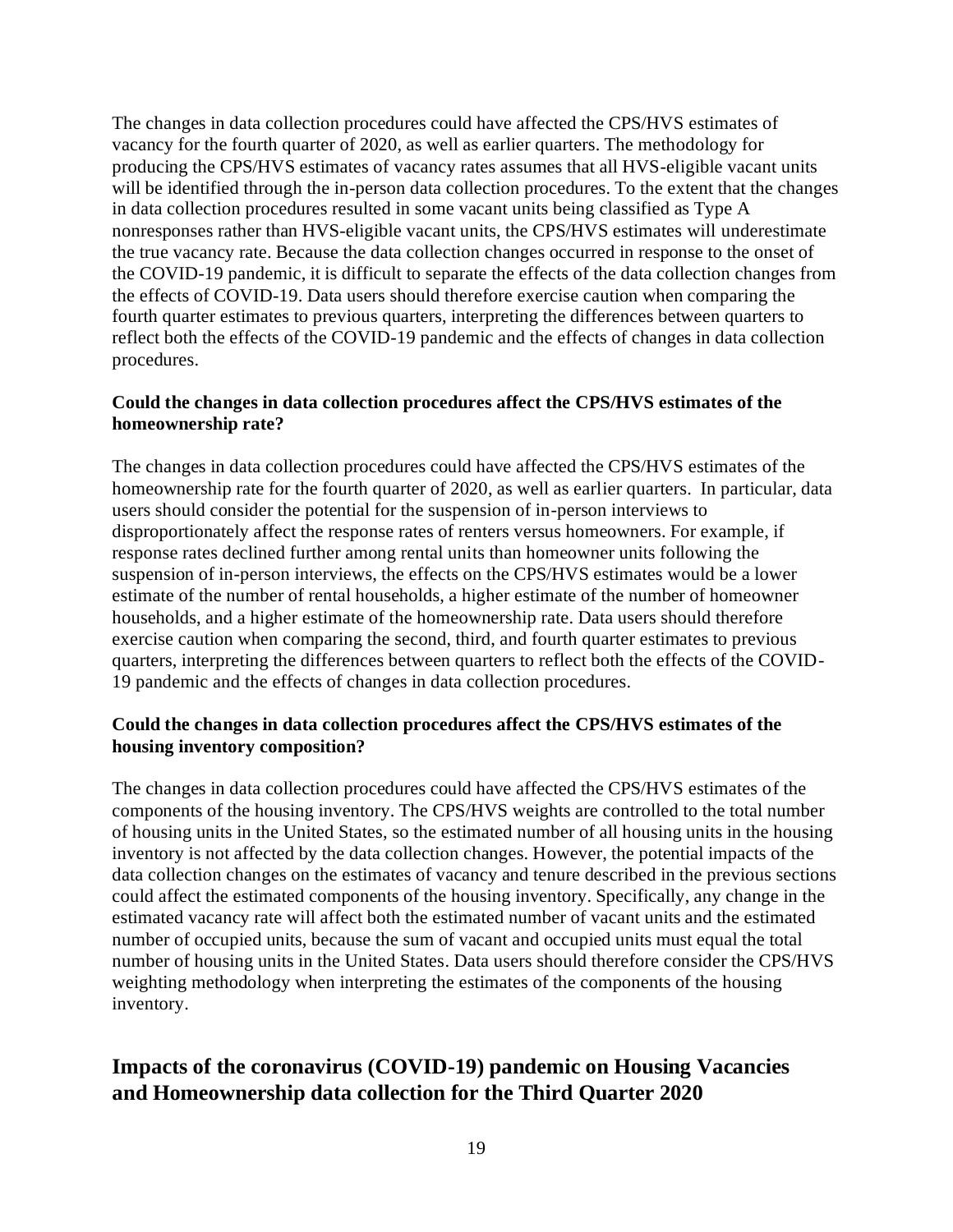## **How did the data collection procedures change for the CPS/HVS in response to the coronavirus pandemic?**

The Census Bureau suspended in-person data collection for the CPS/HVS on March 20th, 2020. The suspension of in-person interviews—termed *personal visits* by CPS/HVS continued through the entirety of data collection for the second quarter during April, May, and June. During this period, the Census Bureau continued to conduct the CPS/HVS by telephone, including efforts to collect telephone interviews for households and vacant units that would normally have been in-person interviews.

Beginning in July, the Census Bureau began to reinstitute personal visits. The reintroduction of in-person data collection started in limited areas of the country in July, in additional areas in August, and in all areas of the country by September. The table below shows the percentage of the CPS/HVS sample cases where personal visits were allowed for the third quarter 2020.

|                  |      | <b>Region</b>    |                |       |      |  |  |
|------------------|------|------------------|----------------|-------|------|--|--|
|                  | All  | <b>Northeast</b> | <b>Midwest</b> | South | West |  |  |
| Q3 2020 All      |      |                  |                |       |      |  |  |
| Months           | 63%  | 95%              | 72%            | 45%   | 61%  |  |  |
| <b>July 2020</b> | 39%  | 87%              | 47%            | 15%   | 36%  |  |  |
| August 2020      | 50%  | 100%             | 70%            | 20%   | 47%  |  |  |
| September 2020   | 100% | 100%             | 100%           | 100%  | 100% |  |  |

Table 1: Percent of sample cases where personal visits were allowed.

The CPS/HVS sample design seeks to collect data on sampled housing units for a total of 8 months, meaning that interviewers attempt to complete an interview in each of those 8 months. Once selected, a housing unit is in the sample for 4 consecutive months, out for 8 months, and then in the sample for 4 months. Under normal procedures, the first and fifth interviews are conducted entirely via in-person interviews. In other months, a field representative can conduct a telephone interview instead of an in-person interview if certain conditions are met. The suspension of in-person interviews replaced these procedures, substituting telephone contact attempts for all sample housing units regardless of their month in sample. The removal of the inperson visit suspensions reversed this change, returning to the previous procedures for determining when a telephone interview attempt is allowed.

During the period when personal visits were suspended, the telephone contact attempts relied on phone numbers identified through multiple sources. For housing units with a completed interview in a previous month, interviewers attempted to contact the occupant or knowledgeable proxy interviewed during the previous month. Additionally, interviewers were encouraged to use the resources available to them to identify contact information for sample housing units and/or knowledgeable proxy respondents. These resources included internal resources such as purchased third-party telephone lookup databases, as well as public records databases such as tax assessor records. They also included telephone contacts with knowledgeable local sources such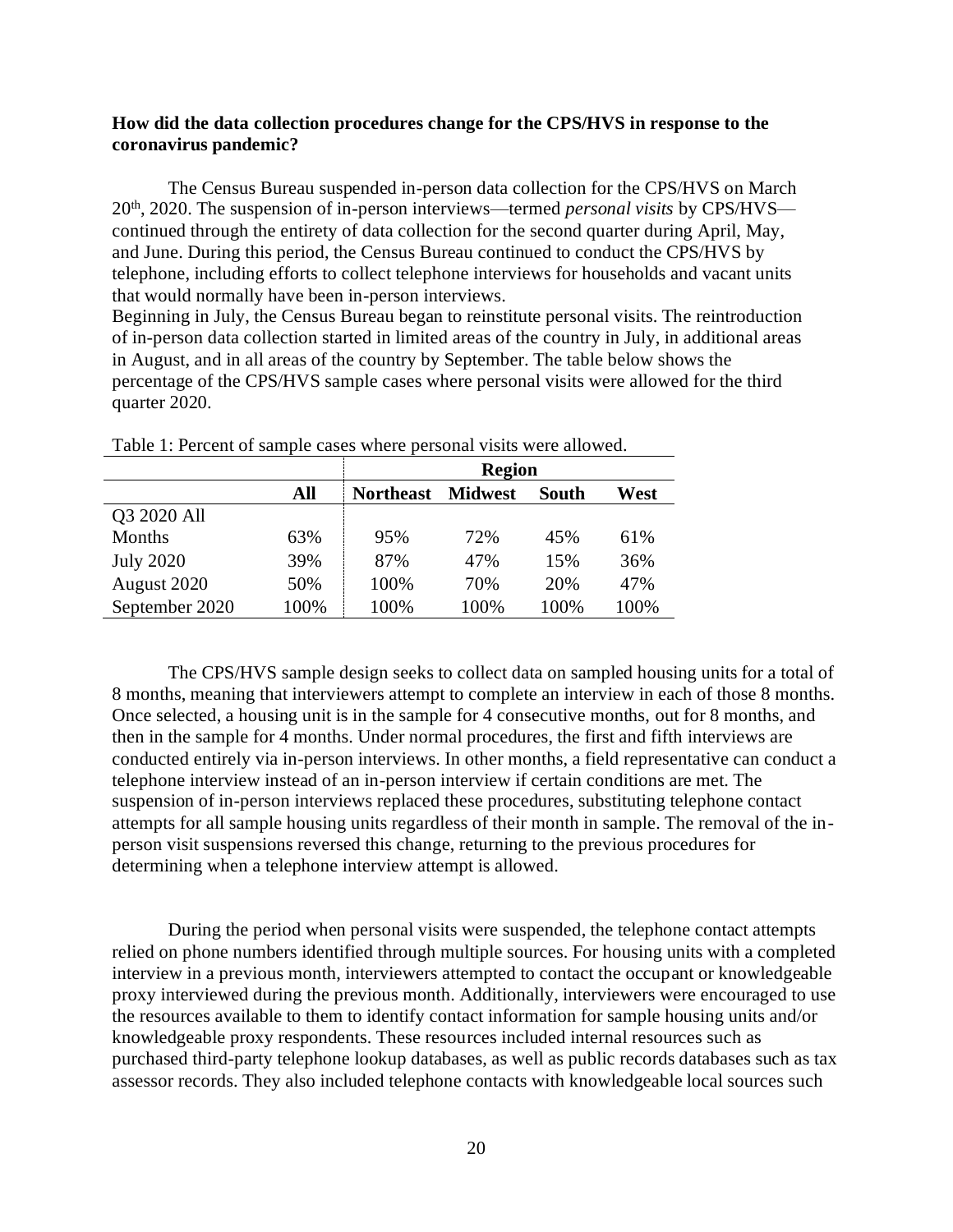as landlords, leasing offices, neighbors, and postal workers who might be able to identify vacant units, provide contact information for the property owner, and/or complete a proxy interview.

### **How does the CPS/HVS weighting and methodology account for non-response?**

The CPS/HVS methodology assumes that the in-person visits and other data collection steps will allow interviewers to make a determination for every unit in the sample of whether the unit is an occupied unit with a completed CPS interview or a Type A (eligible but no data collected/refusal), Type B (eligible but unoccupied/vacant), or Type C (ineligible/not a residential unit) non-interview. In months when normal data collection procedures are in place, this process relies on in-person visits to allow the interviewer to observe the visible attributes of the unit and attempt to contact neighbors or other individuals who may have knowledge of the vacancy status of the unit in order to identify all potential HVS-eligible units. Following the suspension of in-person interviewing, the number of HVS eligible interviews (Type Bs) declined in April, May, and June relative to their historical averages, and the number of Type A units increased. Type A units continued to be elevated in July, August, and September, relative to their historical averages, and Type B units continued to be depressed. These changes may be due to the data collection changes resulting in more units with unresolved interview statuses or to a true decrease in the number of vacant units. The data collected for the third quarter does not distinguish between these possibilities.

The CPS/HVS weighting and estimation procedures are designed under the assumption that the data collection procedures will accurately determine the interview status (Type A, B, or C) of the units in the housing sample. The CPS/HVS weights adjust for changes over time in the overall response rate by adjusting the weights to ensure that the estimates total to the overall number of housing units in the United States and to several other control totals. However, the weighting methodology does not include a non-response component to adjust for differences in response rates between vacant versus occupied units, rental versus homeowner units, or other subgroups. If the suspension of in-person interviews disproportionately reduced the ability of interviewers to complete data collection for HVS-eligible vacant units compared to occupied units, the impact would be a lower estimate of the vacancy rate.

In addition to the implications for the overall level of the vacancy rate estimates, data users should also consider the potential for the changes in data collection procedures to disproportionately affect data collection among some groups more than others, along with the consequences of differential non-response for the CPS/HVS estimates. Because the CPS/HVS weights do not include a non-response component to adjust for differences in the response rates of different subgroups, the CPS/HVS estimates would reflect any differences in the relative response rates of specific subgroups. For example, if the changes in data collection procedures increased the difficulty of data collection for vacant units more than occupied units, the CPS/HVS estimates would reflect this impact on data collection by showing a lower vacancy rate. Similarly, if the changes in data collection procedures increased the difficulty of data collection for vacant rental units more than vacant homeowner units, the CPS/HVS estimates would reflect the impact on data collection by showing a relatively larger reduction in the rental vacancy rate than in the homeowner vacancy rate. A recent SEHSD working paper presents the results of nonresponse analyses that describe the extent of differential nonresponse in the CPS Annual Social and Economic Supplement [\(Rothbaum and Bee 2020\)](https://www.census.gov/library/working-papers/2020/demo/SEHSD-WP2020-10.html).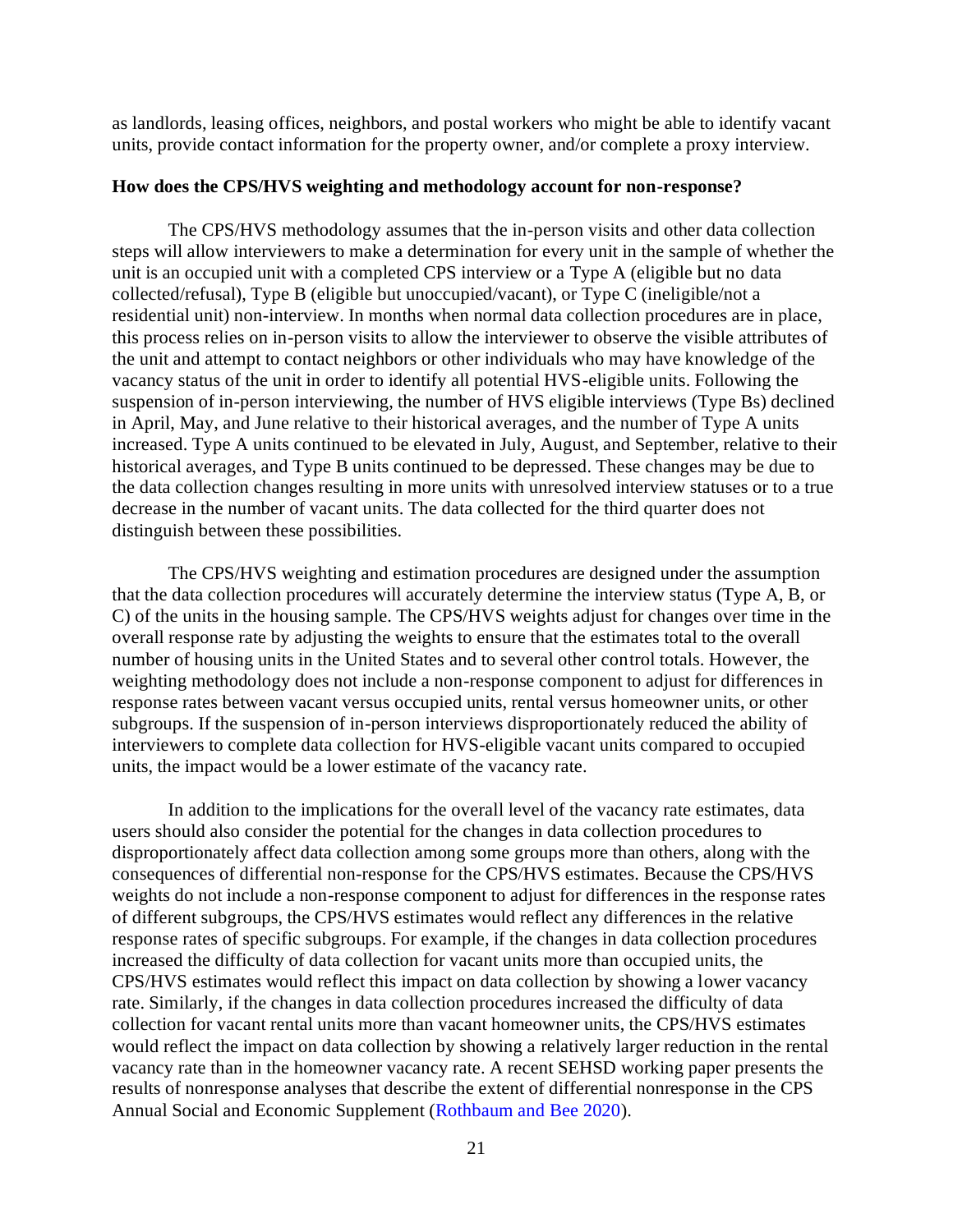## **Could the changes in data collection procedures affect the CPS/HVS estimates of vacancy?**

The changes in data collection procedures could have affected the CPS/HVS estimates of vacancy for the third quarter of 2020. We have been investigating the potential impacts of the data collection changes, but given available resources and data we have not been able to precisely measure the effects of the data collection changes apart from the effects of the COVID-19 pandemic. Because the data collection changes occurred in response to the onset of the COVID-19 pandemic, it is difficult to separate the effects of the data collection changes from the effects of COVID-19. Data users should therefore exercise caution when comparing the third quarter estimates to previous quarters, interpreting the differences between quarters to reflect both the effects of the COVID-19 pandemic and the effects of changes in data collection procedures.

## **Could the changes in data collection procedures affect the CPS/HVS estimates of the homeownership rate?**

The changes in data collection procedures could have affected the CPS/HVS estimates of the homeownership rate for the third quarter of 2020. In particular, data users should consider the potential for the suspension of in-person interviews to disproportionately affect the response rates of renters versus homeowners. For example, if response rates declined further among rental units than homeowner units following the suspension of in-person interviews, the effects on the CPS/HVS estimates would be a lower estimate of the number of rental households, a higher estimate of the number of homeowner households, and a higher estimate of the homeownership rate. Data users should therefore exercise caution when comparing the third quarter estimates to previous quarters, interpreting the differences between quarters to reflect both the effects of the COVID-19 pandemic and the effects of changes in data collection procedures.

## **Could the changes in data collection procedures affect the CPS/HVS estimates of the housing inventory composition?**

The changes in data collection procedures could have affected the CPS/HVS estimates of the components of the housing inventory. The CPS/HVS weights are controlled to the total number of housing units in the United States, so the estimated number of all housing units in the housing inventory is not affected by the data collection changes. However, the potential impacts of the data collection changes on the estimates of vacancy and tenure described in the previous sections could affect the estimated components of the housing inventory. Specifically, any change in the estimated vacancy rate will affect both the estimated number of vacant units and the estimated number of occupied units, because the sum of vacant and occupied units must equal the total number of housing units in the United States. Data users should therefore consider the CPS/HVS weighting methodology when interpreting the estimates of the components of the housing inventory.

# **Impacts of the coronavirus (COVID-19) pandemic on Housing Vacancies and Homeownership data collection for the Second Quarter 2020**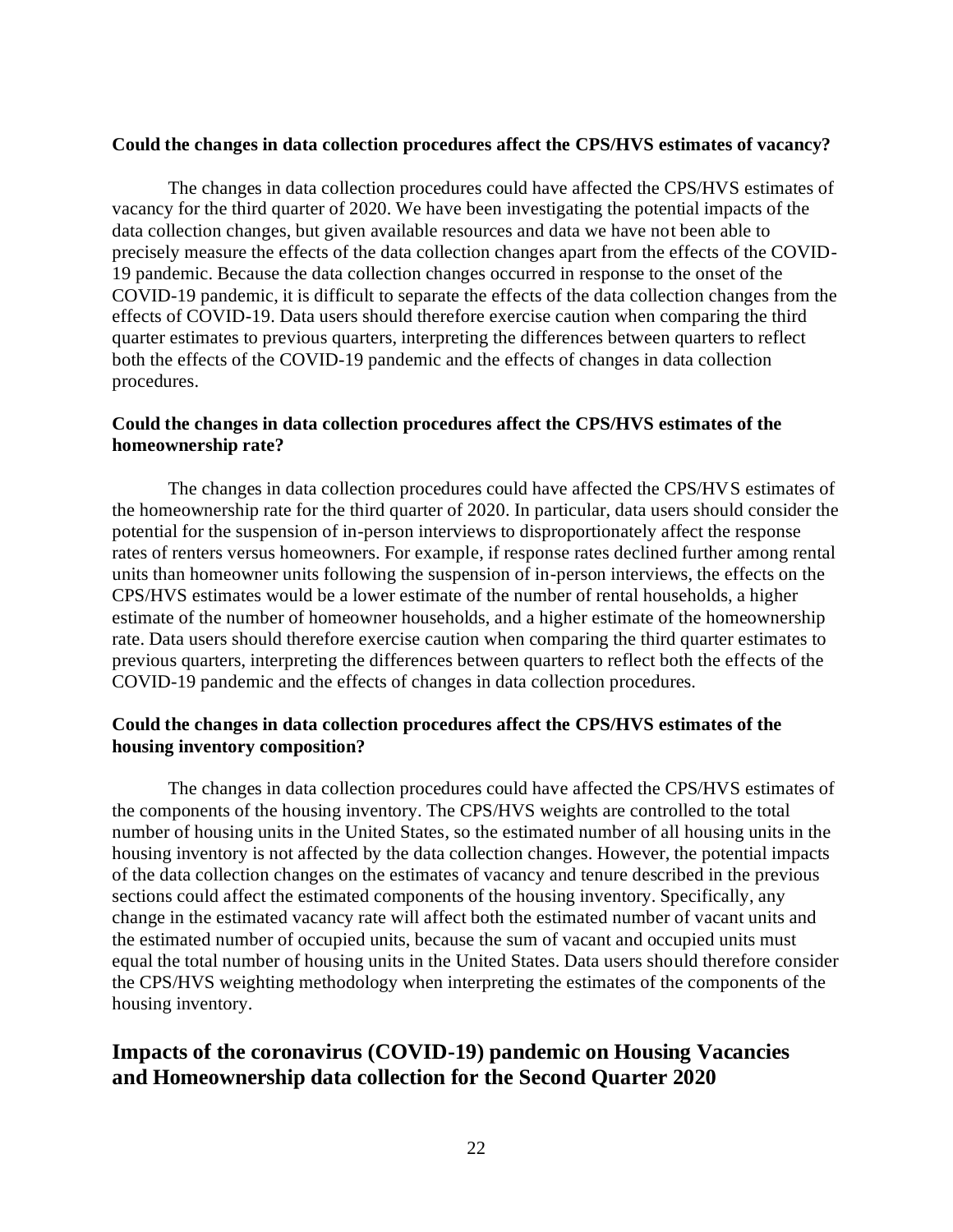## **How did the data collection procedures change for the CPS/HVS in response to the coronavirus pandemic?**

The Census Bureau suspended in-person interviews for the CPS/HVS on March 20<sup>th</sup>, 2020. The suspension of in-person interviews continued through the entirety of data collection for the second quarter during April, May, and June. During this period, the Census Bureau continued to conduct the CPS/HVS by telephone, including efforts to collect telephone interviews for households and vacant units that would normally have been inperson interviews.

The CPS/HVS sample design seeks to collect data on sampled housing units for a total of 8 months, meaning that interviewers attempt to complete an interview in each of those 8 months. Once selected, a housing unit is in the sample for 4 consecutive months, out for 8 months, and then in the sample for 4 months. Under normal procedures, the first and fifth interviews are conducted via in-person interviews. In other months, a telephone interview can be conducted instead of an in-person interview if certain conditions are met. The suspension of in-person interviews during the second quarter of 2020 meant that telephone contact attempts replaced inperson interview attempts for all housing units in the sample, regardless of their month in sample.

These telephone contacts relied on phone numbers identified through multiple sources. For housing units with a completed interview in a previous month, interviewers attempted to contact the occupant or knowledgeable proxy interviewed during the previous month. Additionally, interviewers were encouraged to the use the resources available to them to identify contact information for sample housing units and/or knowledgeable proxy respondents. These resources included internal resources such as purchased third-party telephone lookup databases, as well as public records databases such as tax assessor records. They also included telephone contacts with knowledgeable local sources such as landlords, leasing offices, neighbors, and postal workers who might be able to identify vacant units, provide contact information for the property owner, and/or complete a proxy interview.

The suspension of in-person interviews affected the entirety of the data collection period for the second quarter during April, May, and June. It also affected data collection during the first quarter of 2020 because the suspension began prior to the end of data collection operations in March. In each month, CPS/HVS data collection begins at the start of the week containing the 19<sup>th</sup> and closes out early the following week. The suspension of in-person interviews on March 20<sup>th</sup>, 2020 occurred on Friday during the week of data collection. Interviewers were able to make at least one in-person visit attempt to most sample units before in-person visits were suspended.

#### **How does the CPS/HVS weighting and methodology account for non-response?**

The CPS/HVS methodology assumes that the in-person visits and other data collection steps will allow interviewers to make a determination for every unit in the sample of whether the unit is an occupied unit with a completed CPS interview or a Type A (eligible but no data collected/refusal), Type B (eligible but unoccupied/vacant), or Type C (ineligible/not a residential unit) non-interview. In months when normal data collection procedures are in place,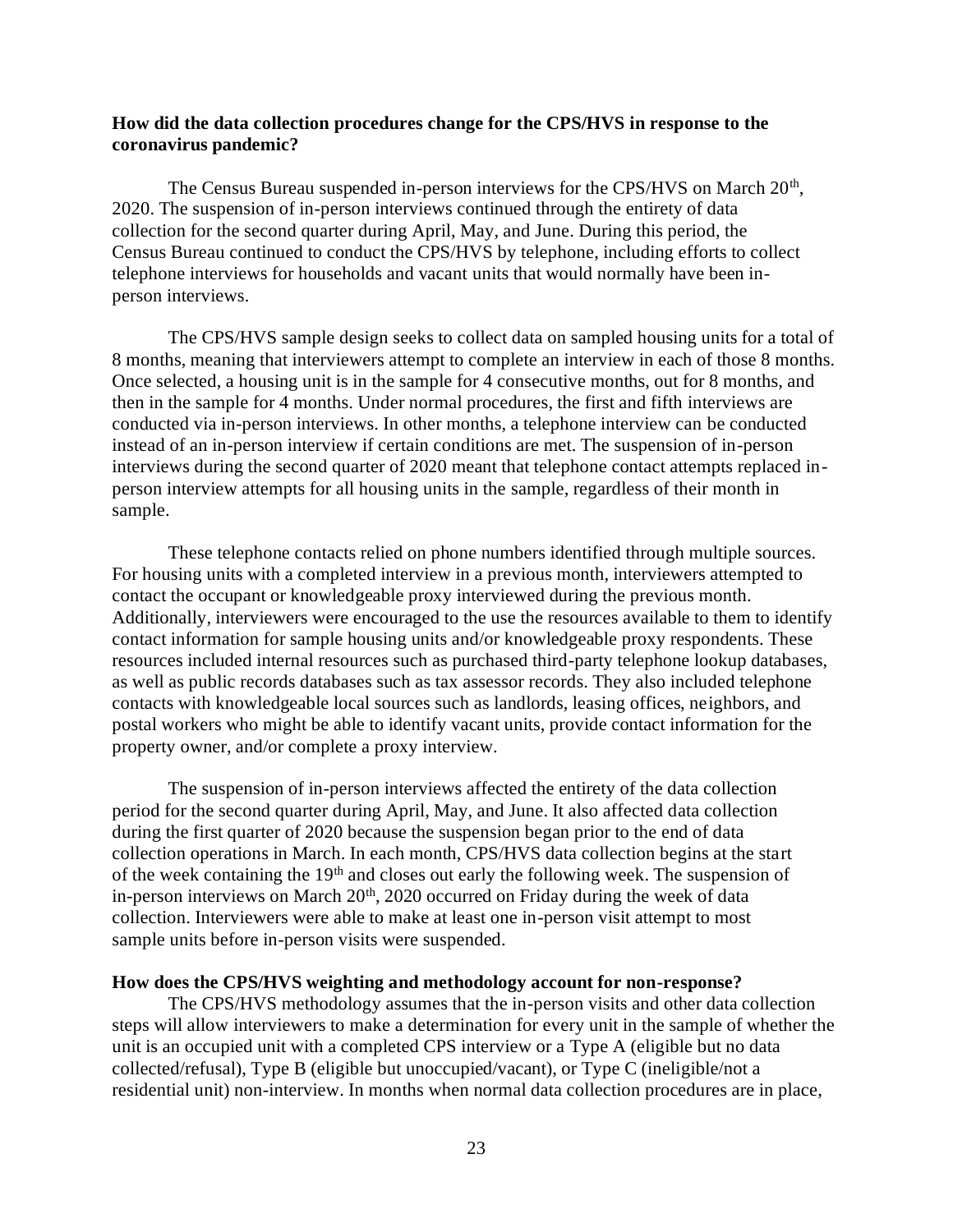this process relies on in-person visits to allow the interviewer to observe the visible attributes of the unit and attempt to contact neighbors or other individuals who may have knowledge of the vacancy status of the unit in order to identify all potential HVS-eligible units. Following the suspension of in-person interviewing, the number of HVS eligible interviews (Type Bs) declined in April, May, and June relative to their historical averages, and the number of Type A units increased. These changes may be due to the data collection changes resulting in more units with unresolved interview statuses or to a true decrease in the number of vacant units, and the data collected for the second quarter does not distinguish between these possibilities.

The CPS/HVS weighting and estimation procedures are designed under the assumption that the data collection procedures will accurately determine the interview status (Type A, B, or C) of the units in the housing sample. The CPS/HVS weights adjust for changes over time in the overall response rate by adjusting the weights to ensure that the estimates total to the overall number of housing units in the United States and to several other control totals. However, the weighting methodology does not include a non-response component to adjust for differences in response rates between vacant versus occupied units, rental versus homeowner units, or other subgroups. If the suspension of in-person interviews disproportionately reduced the ability of interviewers to complete data collection for HVS-eligible vacant units compared to occupied units, the impact would be a lower estimate of the vacancy rate.

In addition to the implications for the overall level of the vacancy rate estimates, data users should also consider the potential for the changes in data collection procedures to disproportionately affect data collection among some groups more than others, along with the consequences of differential non-response for the CPS/HVS estimates. Because the CPS/HVS weights do not include a non-response component to adjust for differences in the response rates of different subgroups, the CPS/HVS estimates would reflect any differences in the relative response rates of specific subgroups. For example, if the changes in data collection procedures increased the difficulty of data collection for vacant units more than occupied units, the CPS/HVS estimates would reflect this impact on data collection by showing a lower vacancy rate. Similarly, if the changes in data collection procedures increased the difficulty of data collection for vacant rental units more than vacant homeowner units, the CPS/HVS estimates would reflect the impact on data collection by showing a relatively larger reduction in the rental vacancy rate than in the homeowner vacancy rate.

#### **Could the changes in data collection procedures affect the CPS/HVS estimates of vacancy?**

The changes in data collection procedures could have affected the CPS/HVS estimates of vacancy for the second quarter of 2020. We have been investigating the potential impacts of the data collection changes, but given available resources and data we have not been able to precisely measure the effects of the data collection changes apart from the effects of the COVID-19 pandemic. Because the data collection changes occurred in response to the onset of the COVID-19 pandemic, it is difficult to separate the effects of the data collection changes from the effects of COVID-19. Data users should therefore exercise caution when comparing the second quarter estimates to previous quarters, interpreting the differences between quarters to reflect both the effects of the COVID-19 pandemic and the effects of changes in data collection procedures.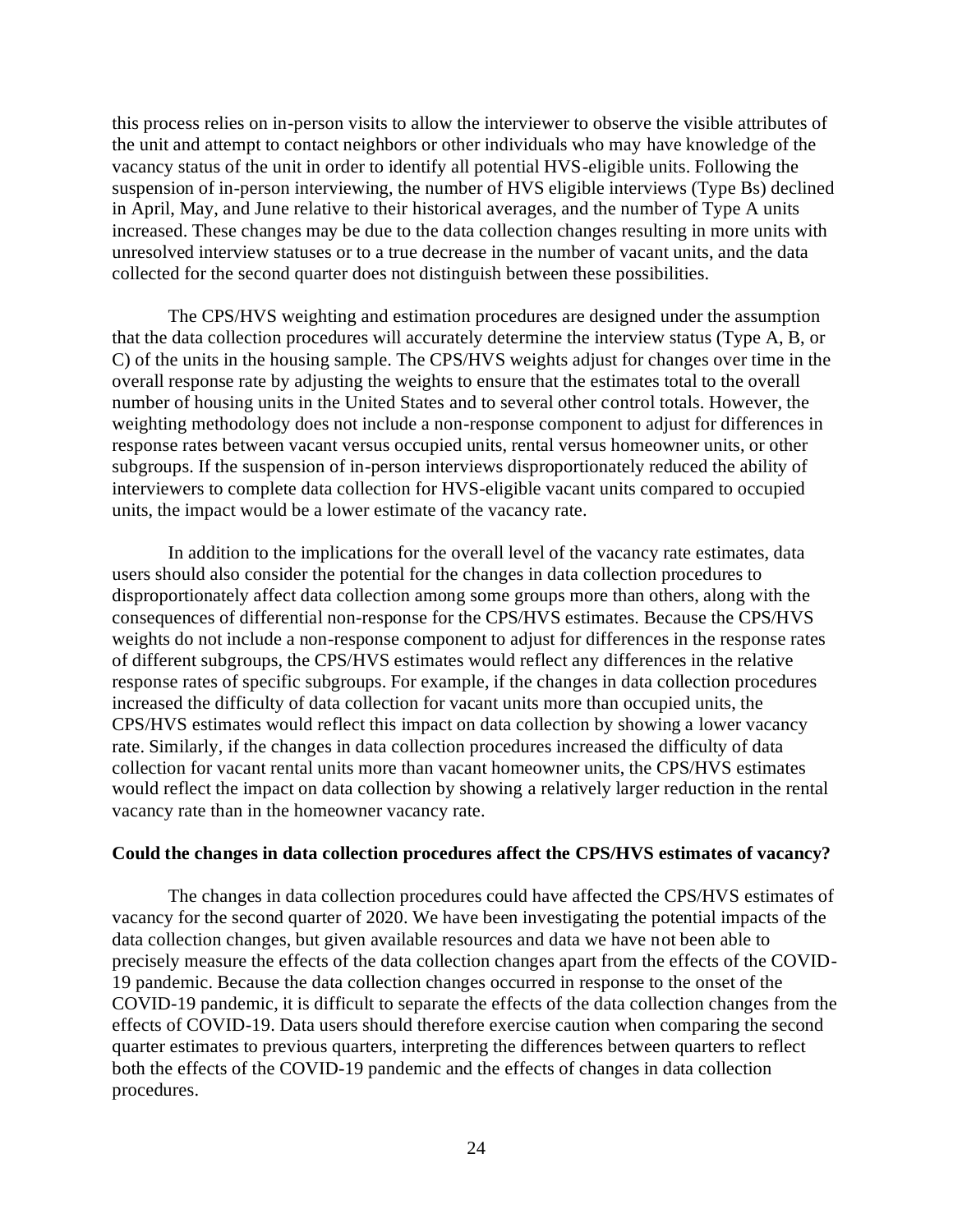## **Could the changes in data collection procedures affect the CPS/HVS estimates of the homeownership rate?**

The changes in data collection procedures could have affected the CPS/HVS estimates of the homeownership rate for the second quarter of 2020. In particular, data users should consider the potential for the suspension of in-person interviews to disproportionately affect the response rates of renters versus homeowners. For example, if response rates declined further among rental units than homeowner units following the suspension of in-person interviews, the effects on the CPS/HVS estimates would be a lower estimate of the number of rental households, a higher estimate of the number of homeowner households, and a higher estimate of the homeownership rate. Data users should therefore exercise caution when comparing the second quarter estimates to previous quarters, interpreting the differences between quarters to reflect both the effects of the COVID-19 pandemic and the effects of changes in data collection procedures. Table 2 shows the homeownership rate by mode and region in 2019 prior to the suspension of inperson interviews. These estimates show that homeowners accounted for approximately 60 percent of in-person interviews in 2019, compared to 67 percent of phone interviews and 70 percent of interviews where the data collection mode is missing. The regional estimates show that this pattern is present in all four regions, with in-person interviews showing a lower share of homeowners and a higher share of renters than the other modes.

|                        |     | <b>Region</b>    |                                            |              |      |  |  |
|------------------------|-----|------------------|--------------------------------------------|--------------|------|--|--|
|                        | All | <b>Northeast</b> | <b>Midwest</b>                             | <b>South</b> | West |  |  |
| In Person              | 60% | 55%              | 63%                                        | 62%          | 56%  |  |  |
| Phone                  | 67% | 64%              | 71%                                        | 68%          | 62%  |  |  |
| <b>Not</b>             |     |                  |                                            |              |      |  |  |
| Reported               | 70% | 65%              | 73%                                        | 72%          | 66%  |  |  |
| $\sim$<br>$\mathbf{X}$ |     |                  | $\mathbf{1}$ , $\mathbf{1}$ , $\mathbf{1}$ |              | 11   |  |  |

Table 2: Homeownership rates in 2019 by mode and region.

Note: Sample is limited to completed interviews of occupied housing units and includes data from all twelve months of 2019.

## **Could the changes in data collection procedures affect the CPS/HVS estimates of the housing inventory composition?**

The changes in data collection procedures could have affected the CPS/HVS estimates of the components of the housing inventory. The CPS/HVS weights are controlled to the total number of housing units in the United States, so the estimated number of all housing units in the housing inventory is not affected by the data collection changes. However, the potential impacts of the data collection changes on the estimates of vacancy and tenure described in the previous sections could affect the estimated components of the housing inventory. Specifically, any change in the estimated vacancy rate will affect both the estimated number of vacant units and the estimated number of occupied units, because the sum of vacant and occupied units must equal the total number of housing units in the United States. Data users should therefore consider the CPS/HVS weighting methodology when interpreting the estimates of the components of the housing inventory.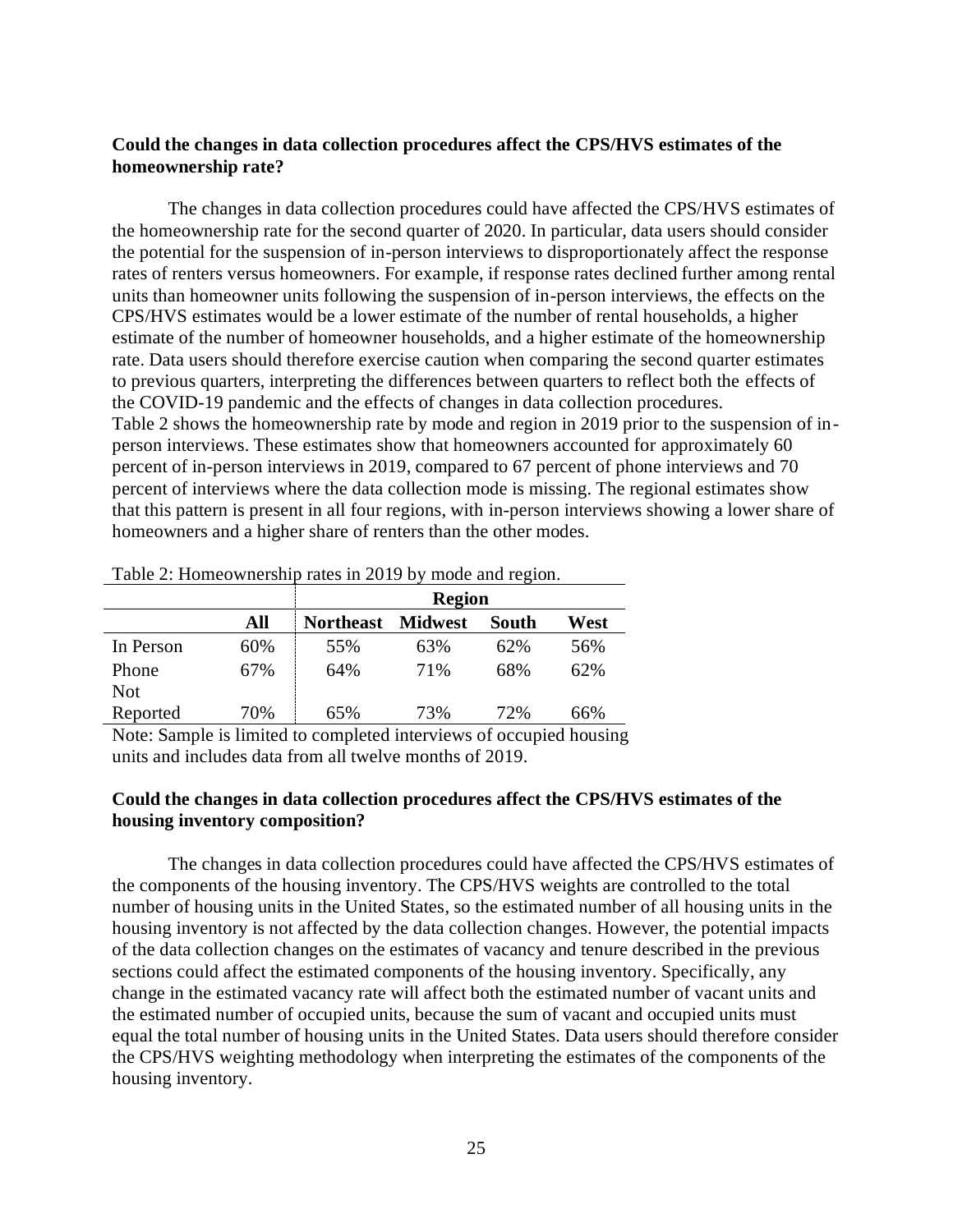## **Impacts of the coronavirus (COVID-19) pandemic on Housing Vacancies and Homeownership data collection for the First Quarter 2020**

The first quarter 2020 data from the Current Population Survey/Housing Vacancy Survey (CPS/HVS) may reflect the impacts of changes in data collection operations made in response to the coronavirus (COVID-19) pandemic. The first quarter estimates reflect the 3 month average of data collected in January, February, and March. The changes in data collection operations made in response to the coronavirus pandemic affect the data collected in March only.

Data are generally collected the week of the  $19<sup>th</sup>$ . The reference period is the time of interview, in this case March 15-25. On March 20, the Census Bureau suspended in-person interviews. Further, two Census call centers that assist with interviews were closed. The Census Bureau continued to conduct the CPS/HVS by telephone and made efforts to collect telephone interviews for households and vacant units that would normally have been interviewed in person. The response rate was 73 percent in March 2020, about 10 percentage points lower than the response rates of 82 percent in January and 83 percent in February. The response rate in March 2019 was 82 percent.

The estimation methodology was not changed in response to the coronavirus pandemic. The lower response rate for March 2020 is addressed by the weights. We likely cannot fully understand or quantify the effects of the pandemic on the CPS/HVS data and estimates. This note is intended only to document the changes to data collection operations made in response to the coronavirus pandemic.

## **Changes in 2021**

In the second quarter 2021, historical housing inventory estimates were revised based on the latest series of independent housing controls, the vintage 2020 independent housing estimates issued by the Census Bureau's Population Division. This includes the housing inventory timeseries data from 2010 through the first quarter 2021. The vintage 2020 estimates are benchmarked to the 2010 Census. The same general procedure will be followed each year in revising housing inventory estimates with the most up-to-date independent housing estimates available. For an explanation of the methodology used in producing the housing inventory independent estimates, please see: www.census.gov/programs-surveys/popest.html

Note: This time series is by the latest "vintage year." For example, vintage 2020 means that all of the estimates in this time series are identified as belonging to "vintage 2020." The 2010 data are from the 2020 vintage, the 2011 data are from the 2020 vintage, and so on.

## **Changes in 2020**

In the second quarter 2020, historical housing inventory estimates were revised based on the latest series of independent housing controls, the vintage 2019 independent housing estimates issued by the Census Bureau's Population Division. This includes the housing inventory timeseries data from 2010 through the first quarter 2020. The vintage 2019 estimates are benchmarked to the 2010 Census.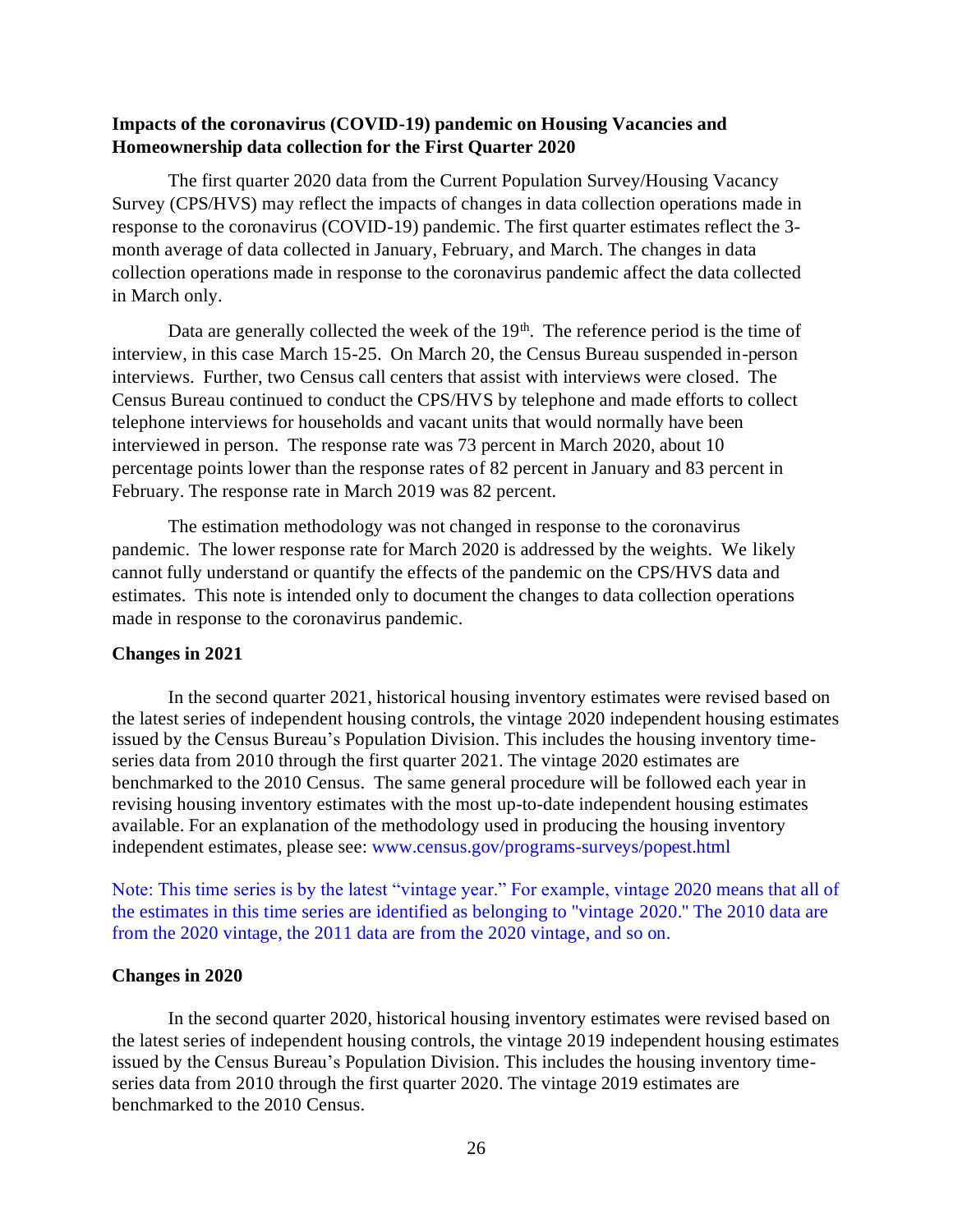### **Changes in 2019**

In the second quarter 2019, historical housing inventory estimates were revised based on the latest series of independent housing controls, the vintage 2018 independent housing estimates issued by the Census Bureau's Population Division. This includes the housing inventory timeseries data from 2010 through the first quarter 2019. The vintage 2018 estimates are benchmarked to the 2010 Census.

### **Changes in 2018**

In the second quarter 2018, historical housing inventory estimates were revised based on the latest series of independent housing controls, the vintage 2017 independent housing estimates issued by the Census Bureau's Population Division. This includes the housing inventory timeseries data from 2010 through the first quarter 2018. The vintage 2017 estimates are benchmarked to the 2010 Census.

### **Changes in 2017**

In the second quarter 2017, historical housing inventory estimates were revised based on the latest series of independent housing controls, the vintage 2016 independent housing estimates issued by the Census Bureau's Population Division. This includes the housing inventory timeseries data from 2010 through the first quarter 2017. The vintage 2016 estimates are benchmarked to the 2010 Census.

In the first quarter 2017, the parameters used to calculate standard errors for rates and estimates were updated. The factors are evaluated, and updated if necessary, after approximately 15 months of data have been collected from a new CPS/HVS sample following a decennial census. The current sample has been fully phased-in since July 2015.

#### **Changes in 2016**

In the second quarter 2016, historical housing inventory estimates were revised based on the latest series of independent housing controls, the vintage 2015 independent housing estimates issued by the Census Bureau's Population Division. This includes the housing inventory timeseries data from 2010 through the first quarter 2016. The vintage 2015 estimates are benchmarked to the 2010 Census. **Changes in 2015**

In the second quarter 2015, historical housing inventory estimates were revised based on the latest series of independent housing controls, the vintage 2014 independent housing estimates issued by the Census Bureau's Population Division. This includes the housing inventory timeseries data from 2010 through the first quarter 2015. The vintage 2014 estimates are benchmarked to the 2010 Census.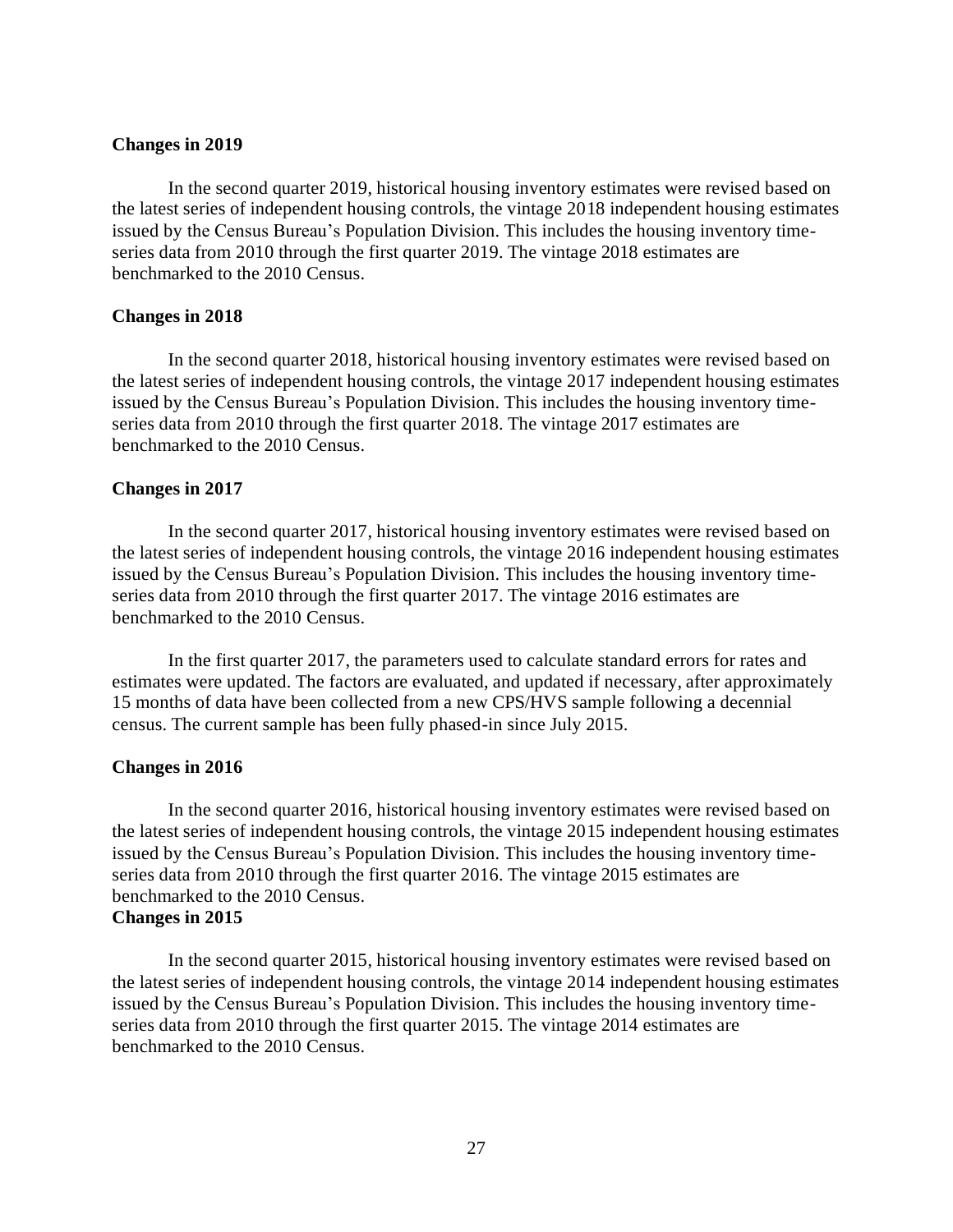In the first quarter 2015, the Current Population Survey/Housing Vacancy Survey began using the new Metropolitan Statistical Area (MSA) definitions that were announced by the Office of Management and Budget (OMB) in February 2013, based on the application of the 2010 OMB standards to Census 2010 data. The definitions are available at: www.census.gov/programs-surveys/metro-micro.html. Caution should be used when comparing MSA data for 2015 to earlier data.

### **Changes in 2014**

In the second quarter 2014, historical housing inventory estimates were revised based on the latest series of independent housing controls, the vintage 2013 independent housing estimates issued by the Census Bureau's Population Division. This includes the housing inventory timeseries data from 2010 through the first quarter 2014. The vintage 2013 estimates are benchmarked to the 2010 Census.

Beginning in April 2014, a new sample was phased in over a 15-month period. The methods used to select the sample households for the survey are evaluated after each decennial census. Based on these evaluations, the design of the survey is modified and systems are put in place to provide the sample for the following decade. The previous decennial revision incorporated new information from Census 2000 and was complete as of July 2005. The design for the entire decade was selected from the 2000 based sample. The most recent revision incorporates new information from Census 2010 and was complete as of July 2015. The new sample is based on the Master Address File (MAF) compiled during the 2010 Census and will use annual selections from the MAF instead of the once a decade sample selection used previously.

#### **Changes in 2013**

In the second quarter 2013, historical housing inventory estimates were revised based on the latest series of independent housing controls, the vintage 2012 independent housing estimates issued by the Census Bureau's Population Division. This includes the housing inventory timeseries data from 2010 through the first quarter 2013. The vintage 2012 estimates are benchmarked to the 2010 Census.

#### **Changes in 2012**

In the second quarter 2012, historical housing inventory estimates were revised based on the latest series of independent housing controls, the vintage 2011 independent housing estimates issued by the Census Bureau's Population Division. This includes the housing inventory timeseries data from 2010 through the first quarter 2012. The vintage 2011 estimates are benchmarked to the 2010 Census.

Beginning in the first quarter 2012, the population controls reflect the results of the 2010 Decennial Census. This change has virtually no effect on vacancy and homeownership rates. Research has shown that the new 2010-based controls increased the rental vacancy rate in April 2010 from 10.43 percent to 10.45 percent - a difference of less than 1/10 of one percent. The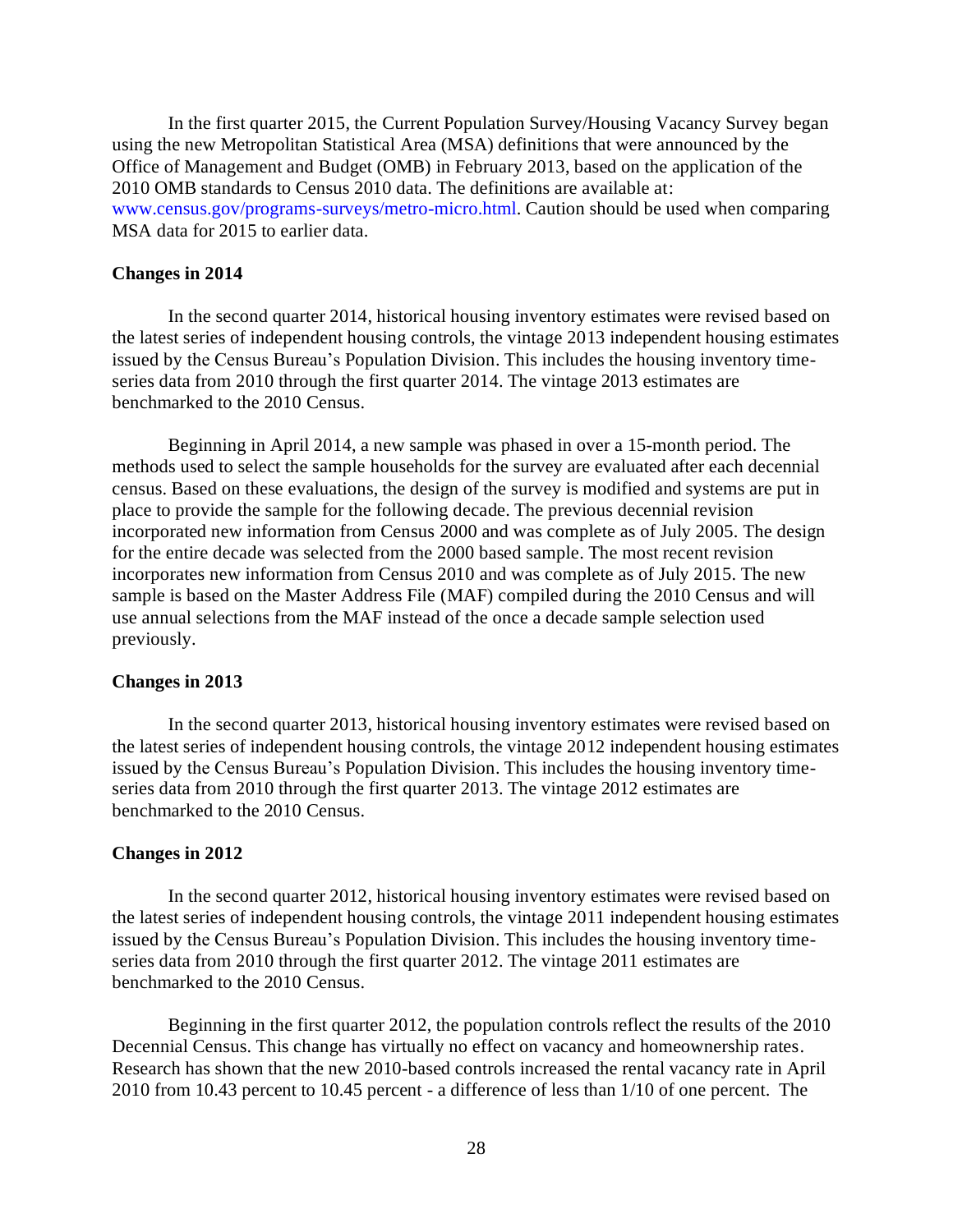homeowner vacancy rate remained the same at 2.63 percent, while the homeownership rate was up from 66.67 percent to 66.74 percent.

### **Changes in 2011**

In the third quarter 2011, historical housing inventory estimates were revised based on the latest series of independent housing controls, the vintage 2010 independent housing estimates issued by the Census Bureau's Population Division. This includes the housing inventory timeseries data from 2000 through the second quarter 2011. The vintage 2010 estimates are benchmarked to the 2000 and 2010 Census.

#### **Changes in 2010**

In the third quarter 2010, historical housing inventory estimates were revised based on the latest series of independent housing controls, the vintage 2009 independent housing estimates issued by the Census Bureau's Population Division. The vintage 2010 estimates are benchmarked to the 2000 Census.

 In the first quarter 2010, the Census Bureau began imputing missing values for the family income question, which is used in the homeownership table 8 of the press release. Previously, householders not responding to this question were excluded from the homeownership calculations for those below/above the median family income level.

#### **Changes in 2007**

In first quarter 2007, the Current Population Survey/Housing Vacancy Survey (CPS/HVS) began using Blaise, a powerful computer-assisted interviewing (CAI) system and survey processing tool for the Windows operating system. It is being used for many of the surveys now being conducted by the Census Bureau.

#### **Changes in 2003**

Beginning in the first quarter 2003, population controls that reflect the results of the 2000 Decennial Census were used in the CPS/HVS estimation process for the first time. This change had a slight effect on vacancy and homeownership rates, as described below. As a final additional step in the estimation process, the estimates were controlled to independent housing counts used for the first time in order to produce a more accurate estimate of housing units. This makes the CPS/HVS estimates of housing units more consistent with other Census Bureau housing surveys. The new housing controls affected the count of all housing units in the sense that both occupied and vacant units were ratio estimated to the new control total. Vacancy rates and homeownership rates were not affected by this change.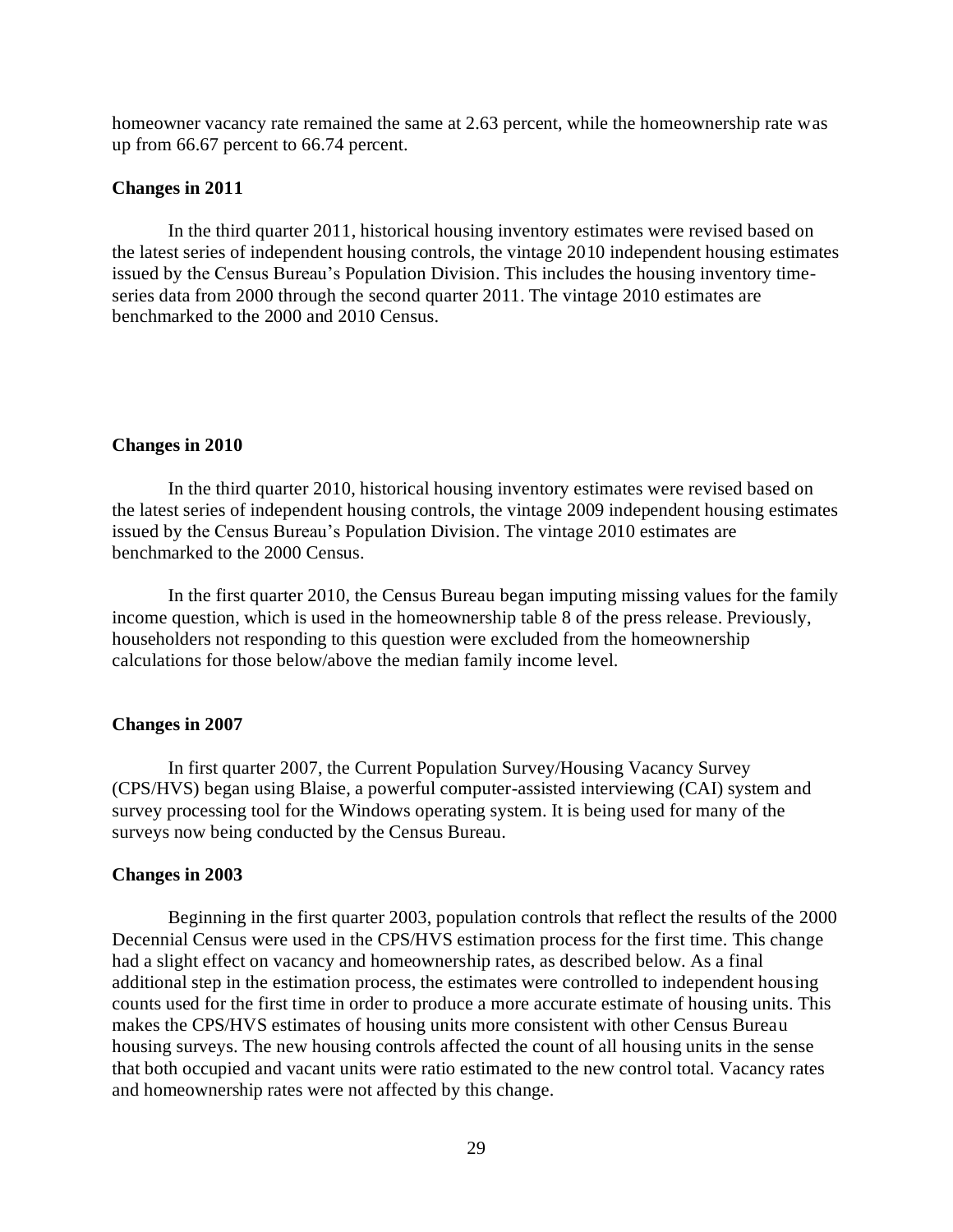In the first quarter 2003, the CPS/HVS began computing first-stage factors (used for weighting purposes) based on year-round and seasonal counts of housing units from the 2000 decennial. From 1980 to 2002, the CPS/HVS first-stage factors were based on year-round estimates only. We believe that this improves our counts of year-round and seasonal units.

The shift from 1990-based to 2000-based population controls (including the weighting revision) had a very slight effect on vacancy rates and homeownership rates. Research has shown that the new 2000-based controls dropped the rental vacancy rate in the first quarter 2002 from 9.14 percent to 9.08 percent - a difference of less than 1/10 of one percent. The homeowner vacancy rate was revised from 1.67 percent to 1.65 percent, while the homeownership rate was revised from 67.82 percent to 67.81 percent.

Beginning in the first quarter 2003, the questions on race on the CPS were modified to comply with the revised standards for federal statistical agencies. Respondents are now allowed to select more than one race. The Hispanic/Non-Hispanic origin question continues to be asked separately.

#### **Changes in 1994**

Beginning in the first quarter 1994, a new weighting procedure was implemented based on the 1990 Decennial Census. The 1990-based weighting prodedure produced an estimate of the total housing inventory about 0.1 percent lower than the 1980-based weighting. Generally, the vacancy rates were only minimally affected, while the homeownership rate was about one-half of a percentage point lower with the new weighting procedures.

Also beginning in the first quarter 1994, the CPS/HVS became a fully computerized survey with the implementation of the Computer Assisted Survey Information Collection (CASIC). The CASIC tools consist of state-of-the-art computer-assisted modules for data collection and processing. Although the concepts, definitions and questionnaire items remain the same, the shift to CASIC may affect vacancy rates and homeownership rates. The Census Bureau was unable to determine the quantitative effects of the use of CASIC on the vacancy and homeownership rates. Data users should use caution when comparing data for 1994 and later with earlier data.

## **SOURCE AND ACCURACY OF ESTIMATES**

#### **Source of Data**

The estimates presented in this report were primarily based on data obtained from the Census Bureau's Current Population Survey/Housing Vacancy Survey (CPS/HVS). The populations represented (the population universe) are all housing units (vacancy rates) and the civilian non-institutional population of the United States (homeownership rate). Data concerning vacancy rates and tenure of occupied housing units were from the monthly sample of the CPS. The data presented are averaged for the three months – January, February, and March 2022. The average weighted CPS response rate for the first quarter 2022 was 73.1 percent.

Distributions of characteristics of occupied housing units in detailed table 3 were from the American Housing Survey (AHS). The distributions were applied to the CPS/HVS housing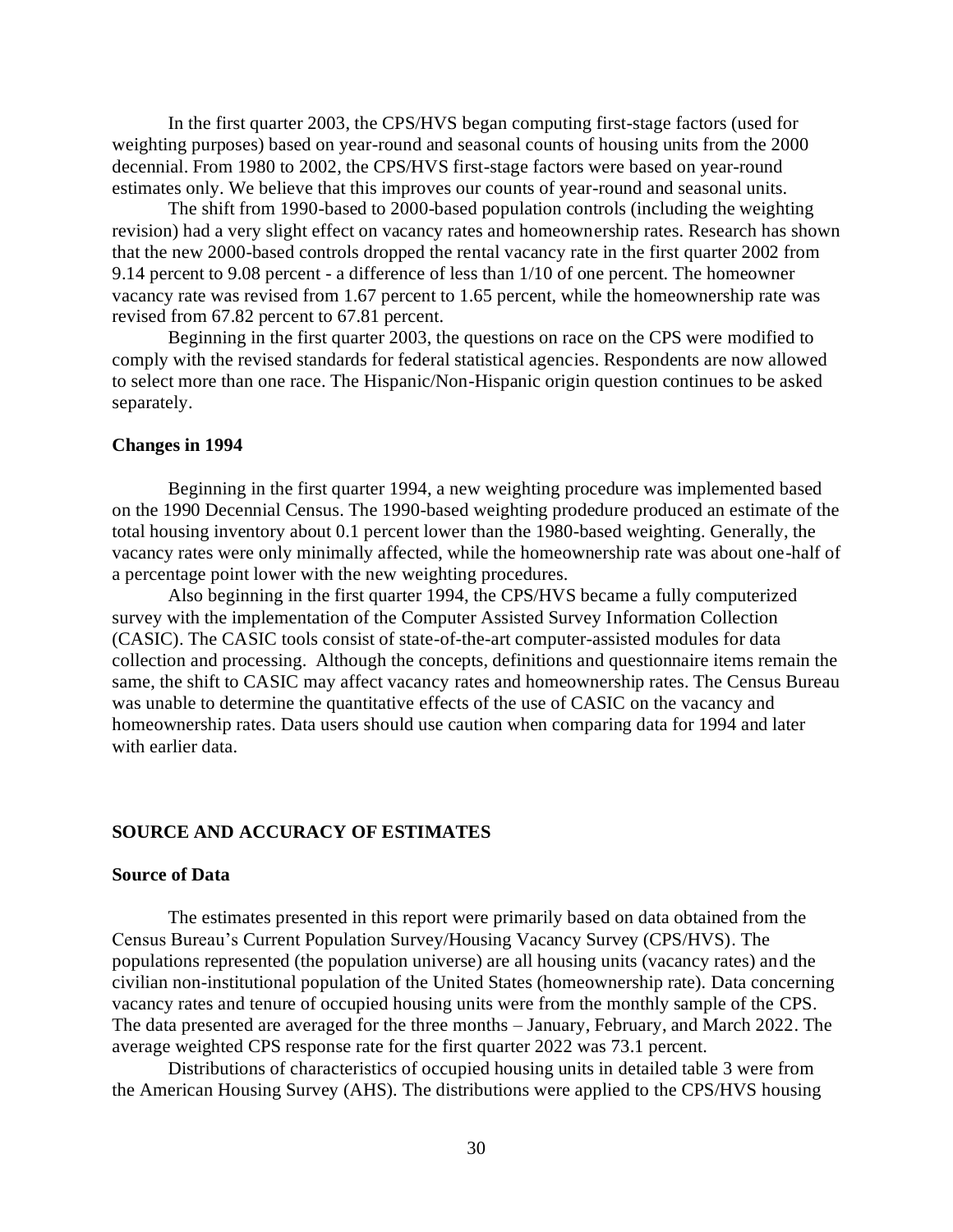inventory independent estimates to obtain the characteristics of occupied housing units used in this report. The Survey of Construction (SOC) and the Consumer Price Index (CPI) also were used to improve estimates of the rent distribution.

For the 2019 AHS National sample, 86,257 sample housing units were selected for interview. Of the selected units, 1,790 were found to be ineligible because the units either no longer existed or did not meet the AHS definition of a housing unit. Of the 84,467 eligible sample units, about 21,000 were classified as noninterviews because (1) no one was at home after repeated visits, (2) the respondent refused to be interviewed, or (3) other reasons such as the interviewer was unable to find the unit. This classification produces a weighted overall response rate of 74.3 percent. A detailed description of the AHS sample design and estimation procedure can be found here: [https://www.census.gov/programs-surveys/ahs/tech-documentation/def](https://www.census.gov/programs-surveys/ahs/tech-documentation/def-errors-changes.html)[errors-changes.html](https://www.census.gov/programs-surveys/ahs/tech-documentation/def-errors-changes.html)

## **CPS Design**

Since the inception of the CPS in 1940, the sample has been redesigned several times to upgrade the quality and reliability of the data and to meet changing data needs. From July 1995 to March 2004, the CPS/HVS sample was selected from a frame based on the 1990 Decennial Census. From April 2004 to June 2005, the sample consisted of sample units drawn from both the 1990 and 2000 Decennial Censuses. From July 2005 to March 2014, the sample consisted of housing units drawn from Census 2000, along with housing units built after April 1, 2000. Beginning in April 2014, the CPS/HVS sample was based on the Master Address File (MAF) complied during the 2010 Census and will use annual selections from the MAF instead of the once a decade sample selection used previously.

Beginning in the first quarter 1986, vacant seasonal mobile homes were included in the count of vacant seasonal units. This change resulted in a 12 percent increase in the number of vacant seasonal housing units.

Beginning the second quarter of 1999, a change was made in the way data for housing units in structure were collected. Previously, there was one category to show a 1-unit structure. That has been broken into two categories: 1-unit attached and 1-unit detached.

Beginning in the first quarter 2002, the size of the CPS/HVS sample increased to approximately 72,000 housing units. This expansion was one of the Census Bureau's plans to meet the requirements of the State Children's Health Insurance Program (SCHIP) legislation. Of the 72,000 housing units contained in the CPS/HVS sample, approximately 61,200 are eligible for interview each month; of this number, on average 3,900 occupied units, are visited but interviews are not obtained because occupants are not found at home after repeated calls or are unavailable for some other reason. In addition of the 61,200 units, there are also about 10,800 sample units in an average month which are visited but are found to be vacant or otherwise not to be interviewed. About half of the 10,800 are vacant and interviewed for the HVS.

The CPS estimation procedure for occupied units involves the inflation of the weighted sample results to independent estimates of the total civilian non-institutional population of the United States by age, race, sex and Hispanic/non-Hispanic categories. These independent estimates were based on statistics from the decennial censuses of population; statistics on births, deaths, immigration and emigration; and statistics on the strength of the Armed Forces.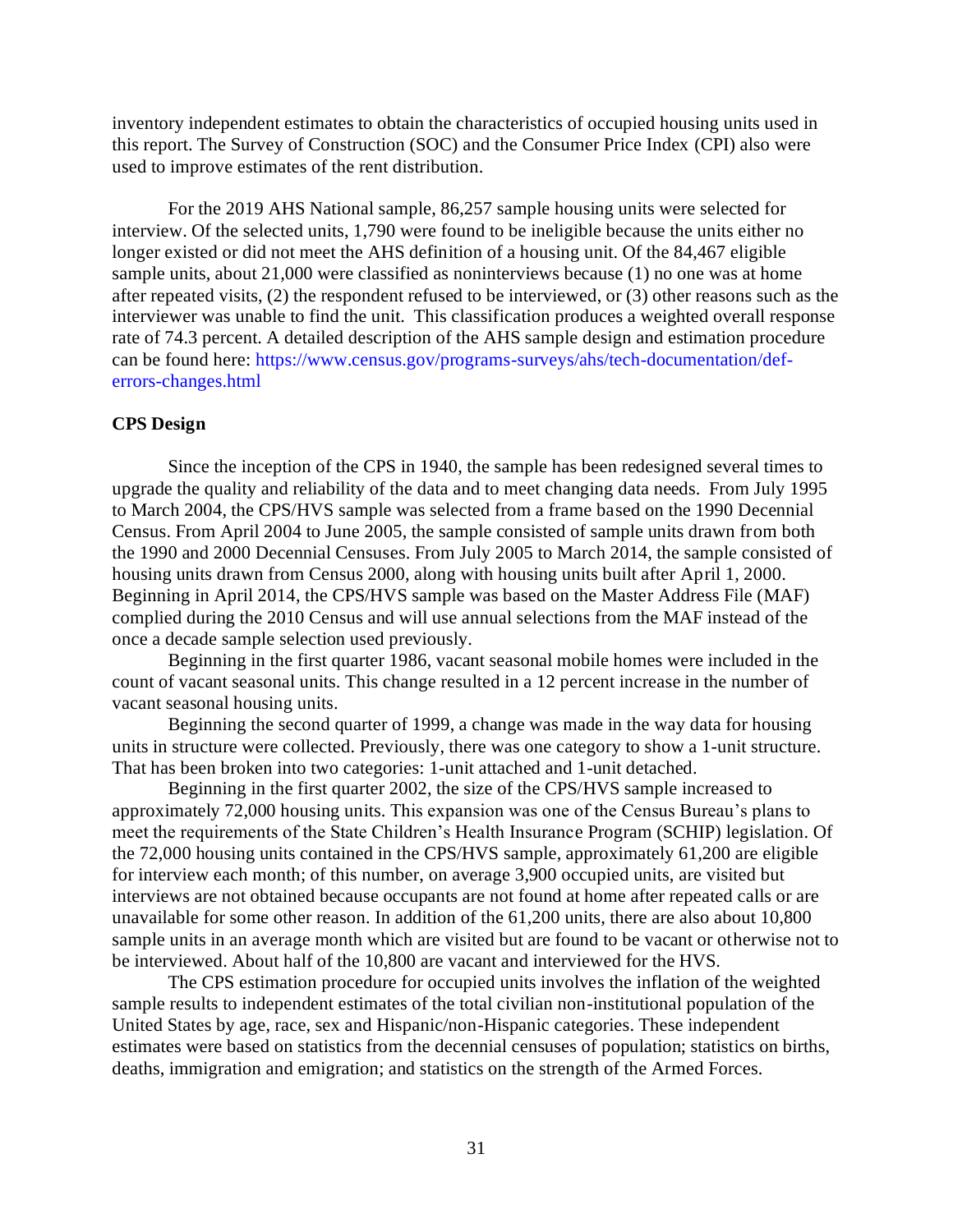The HVS estimation procedure for vacant units is similar to that used for occupied units. Weighted sample results were adjusted at the state level using 2010 census vacant counts. A second adjustment inflated these results based on the CPS coverage of occupied units by geographic areas. As a final step for both the CPS and HVS, all housing unit counts were adjusted to reflect independent housing control totals. This change was effective, beginning in the first quarter 2003.

## **Comparability with Decennial Census Housing Data**

The most recent research has shown that the CPS/HVS and the 2010 census produced significant differences for vacancy characteristics. The rental vacancy rate from the April 2010 census was 9.2 percent, whereas the CPS/HVS reported the rental vacancy rate of 10.6 percent for the first half of 2010. The April 2010 census had a homeowner vacancy rate of 2.4 percent, while the CPS/HVS had a vacancy rate of approximately 2.6 percent for the first half of 2010. For occupied housing, the April 2010 census produced a homeownership rate of 65.1 percent, while for the first half of 2010, the CPS/HVS produced a rate of 67.0 percent. These differences illustrate that, for these characteristics as well as others, caution should be used when making comparisons between the 2010 census and the CPS/HVS.

Further research has shown that the CPS/HVS and the 2000 census produced significant differences for vacancy characteristics. The rental vacancy rate from the April 2000 census was 6.8 percent, whereas the CPS/HVS reported the rental vacancy rate of 7.9 percent for the first half of 2000. The April 2000 census had a homeowner vacancy rate of 1.7 percent, while the CPS/HVS had a vacancy rate of approximately 1.5 percent for the first half of 2000. For occupied housing, the April 2000 census produced a homeownership rate of 66.2 percent, while for the first half of 2000, the CPS/HVS produced a rate of 67.2 percent. These differences illustrate that, for these characteristics as well as others, caution should be used when making comparisons between the 2000 census and the CPS/HVS.

Research has shown that the CPS/HVS and the 1990 census produced significant differences for vacancy characteristics. The rental vacancy rate from the April 1990 census was 8.5 percent, whereas, the CPS/HVS reported the rental vacancy rate of 7.2 percent for the first half of 1990. The April 1990 census had a homeowner vacancy rate of 2.1 percent, while the CPS/HVS had a vacancy rate of approximately 1.7 percent for the first half of 1990. For occupied housing, the April 1990 census produced a homeownership rate of 64.2 percent, while for the first half of 1990 the CPS/HVS produced a rate of 63.9 percent. These differences illustrate that, for these characteristics as well as others, caution should be used when making comparisons between the 1990 census and the CPS/HVS.

Most of the concepts and definitions were the same for items that appear in 1980, 1990, 2000 and 2010 censuses and the Housing Vacancy Survey. However, there was one minor difference in the housing unit definition between the CPS/HVS and the 1980 and 1990 Decennial Censuses. The difference was that, in the CPS/HVS prior to 1983, living arrangements containing five or more persons, not related to the person in charge, were classified as group quarters; for the 1980 and 1990 census, the requirement was raised to nine or more persons not related to the person in charge. For Census 2000, the conversion requirement was eliminated. There were some differences in what has been counted as housing units between the earlier censuses and the CPS/HVS. Descriptions of the differences between earlier censuses and the HVS appear in the 1985 and earlier reports of this series.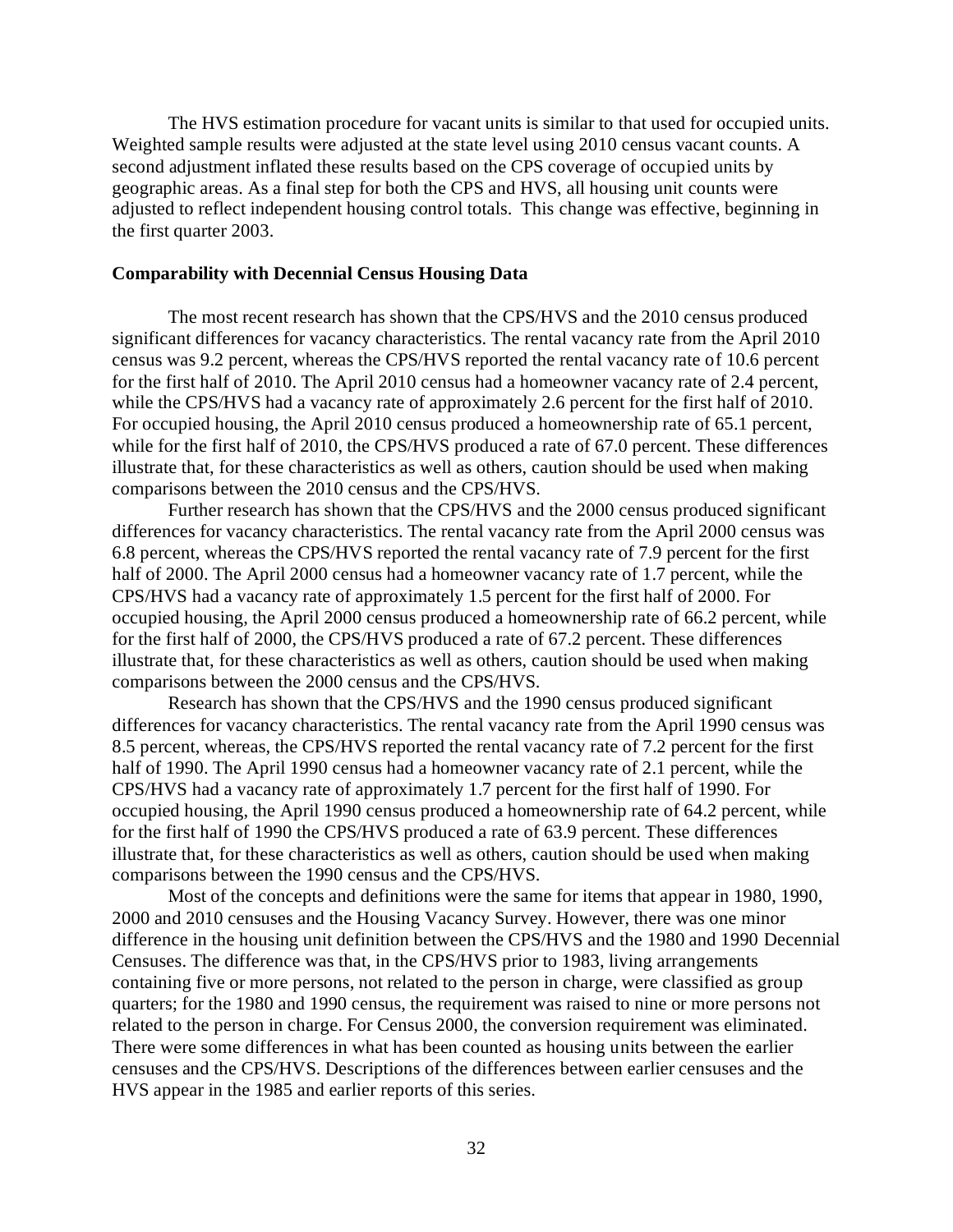Prior to the first quarter 1990, there were significant differences between the CPS/HVS and the decennial censuses. The 1980 and 1990 Decennial Censuses included vacant mobile homes as housing units, whereas prior to 1986 the CPS/HVS did not. However, beginning in the first quarter 1986, vacant seasonal mobile homes were counted as housing units in the CPS/HVS. In addition, year-round vacant mobile homes were counted as housing units, beginning in the first quarter 1990 in the CPS/HVS. Another difference in the housing unit definition between the CPS/HVS (prior to 1986) and the 1980 and 1990 censuses was that the CPS/HVS required units to be separate living quarters and have direct access or have complete kitchen facilities. For the 1980 and 1990 Decennial Censuses, the complete kitchen facilities alternative was dropped with direct access required of all units. However, beginning in 1990, the CPS/HVS requirement for complete kitchen facilities was dropped with direct access required of all units. Thus, the earlier definitional differences were eliminated.

In addition, there are differences between the methodologies used to collect data for the CPS/HVS and the censuses. These differences include interviewing procedures, staff experience and training; differences in processing procedures and sample designs; the sampling variability associated with the CPS/HVS and the sample data from the census; and the non-sampling errors associated with the CPS/HVS and census data.

### **Comparability with Earlier CPS/HVS Data**

As stated earlier in this report, beginning in the first quarter 1994 new weighting procedures based on the 1990 Decennial Census were implemented. In addition, the survey data collection procedures became fully computerized. Caution should be used when comparing current data with unrevised data prior to 1994.

In the first quarter 1990, year-round vacant mobile homes were included for the first time as part of the year-round vacant count of housing units. This change was made to make the composition of the housing unit inventory for the CPS/HVS similar to the decennial census and other surveys, which count all mobile homes as housing units for both occupied or vacant (available for occupancy on the site). Research has shown that the inclusion of vacant mobile homes increased the vacancy rate significantly in some cases. We have revised 1989 data in this report to reflect all changes. Caution should be used when comparing data from 1990 or later with unrevised data prior to 1990.

In the fourth quarter 1989, new edit procedures were implemented in the CPS/HVS. These new procedures were used to allocate cases that would have been classified as "not reported" under previous procedures.

In the first quarter 1980, several changes were implemented in the survey to improve the reliability of the data presented. These included adding a supplemental sample, refining the estimation procedures, and changing the source of occupied characteristics from the Quarterly Housing Survey to the AHS.

Although the above mentioned changes resulted in more reliable estimates, data for 1980 and later in this report are not completely comparable to data for the fourth quarter 1979 and previous quarters, as published in Housing Vacancies reports, series H-111, Nos. 1 to 79-Q4. Furthermore, unrevised data prior to 1990 were not completely comparable to 1990 data and beyond, due to the inclusion of year-round vacant mobile homes, beginning in the first quarter 1990. Thus, particular caution should be observed in drawing conclusions about trends that extend from before 1980 to 1980 and beyond, and also trends from before 1990 to 1990 and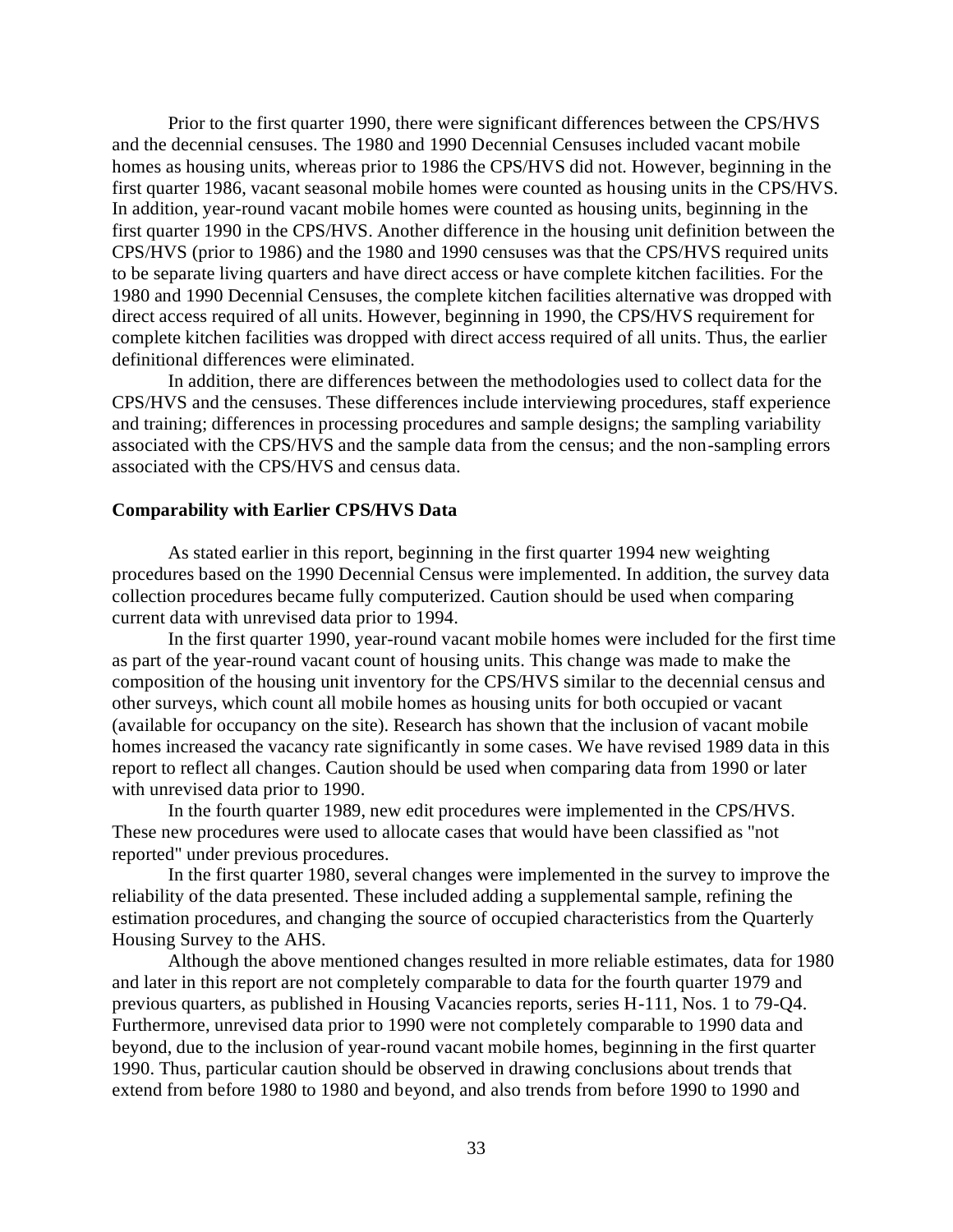later. For comparative purposes, 1979 data in this report were revised to incorporate all changes made in 1980, and 1989 data were revised to incorporate all changes made in 1990. Unrevised 1989 and 1979 data are provided to show the magnitude of the various changes.

### **Vacancy Rates for Characteristics in Historical Tables 3 and 4**

Vacancy rates in historical tables 3 and 4 are based in part on forecasts of occupied housing units. These forecasts are periodically revised to incorporate more recent data and improved forecasting procedures. In fourth quarter 2013, historical tables 3 and 4 were updated to include the most recent AHS data. Beginning in 2013, the first quarter 2013 data are based on data from the 2011 AHS. Beginning in 2015, the first quarter 2015 data are based on data from the 2013 AHS. Beginning in 2017, first quarter 2017 data are based on data from the 2015 AHS. Beginning in the first quarter 2019, data are based on data from the 2017 AHS. Beginning in the first quarter 2021, data are based on data from the 2019 AHS.

For the occupied unit forecasts of the monthly rent categories in detailed table 3, the AHS data are updated quarterly to reflect the rise in the cost of renting through the use of the residential rent index and the latest available asking rent data for newly constructed rental units.

#### **Caution in Using Seasonal Vacant Data**

Analysis of seasonal vacant data prior to the first quarter 1987 has shown that estimates for these characteristics have been underestimated by approximately 28 percent. The estimates beginning with the first quarter 1987 were adjusted to reflect this.

#### **Accuracy of the Estimates**

Since the CPS/HVS estimates are based on a sample, they may differ somewhat from the figures that would have been obtained if a complete census had been taken using the same questionnaires, instructions and enumerators. There are two types of errors possible in an estimate based on a sample survey: sampling and non-sampling. The accuracy of a survey result depends on both types of errors, but the full extent of the non-sampling error is unknown. Consequently, particular care should be exercised in the interpretation of figures based on a relatively small number of cases or on small differences between estimates. The margins of error provided for the CPS/HVS estimates primarily indicate the magnitude of the sampling error. They also partially measure the effect of some non-sampling errors in responses and enumeration; but do not measure any systematic biases in the data. (Bias is the difference averaged over all possible samples, between the estimate and the desired value). Approximately 2 percent of the CPS/HVS households are selected for quality control reinterview each month based on the previous month's outcome.

#### **Non-Sampling Variability**

Nonsampling errors can be attributed to many sources, e.g., inability to obtain information about all cases in the sample, definitional difficulties, differences in the interpretation of questions, inability or unwillingness on the part of respondents to provide correct information, inability to recall information, errors made in collection such as recording or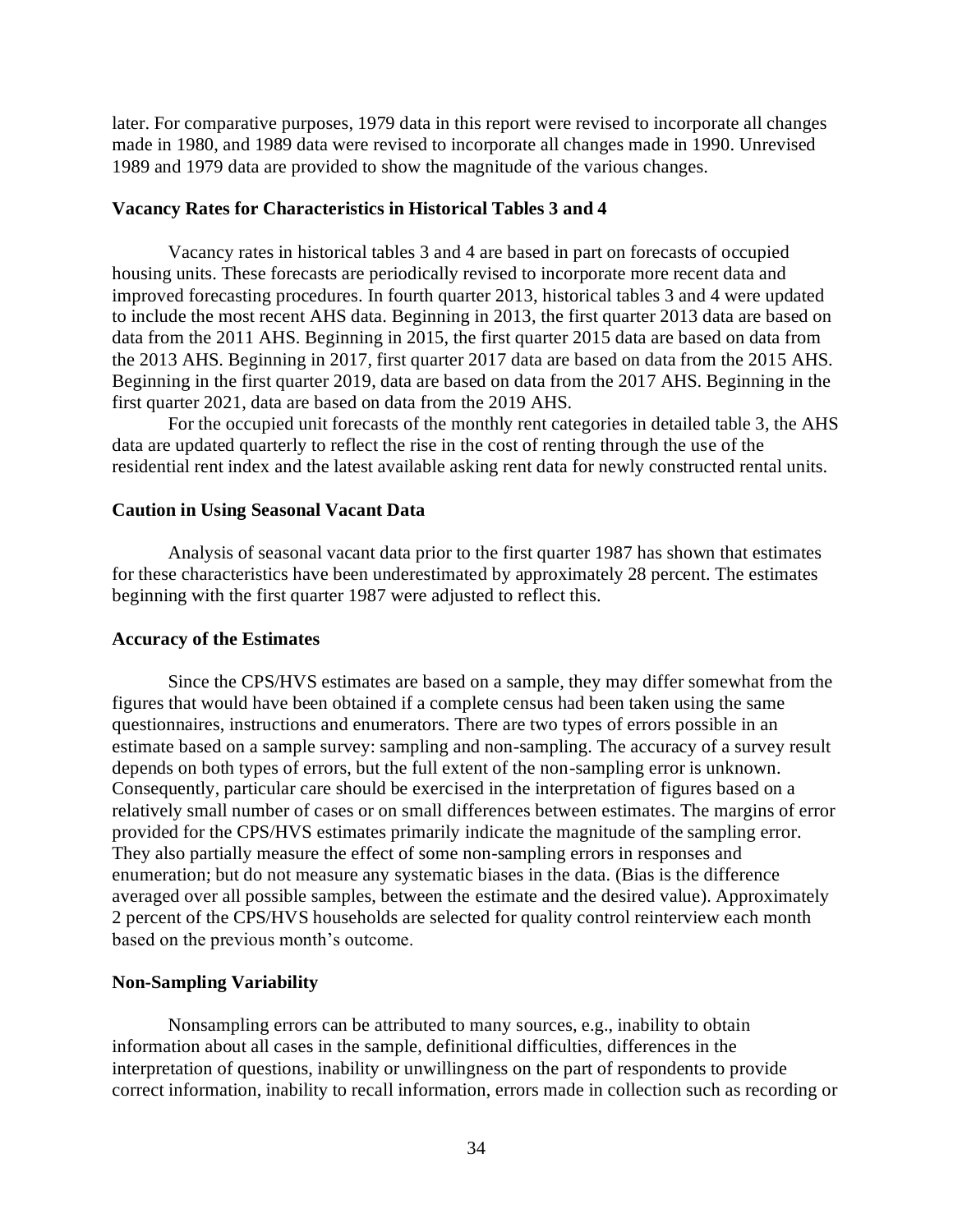coding the data, errors made in processing the data, errors made in estimating values for missing data and failure to represent all units with the sample (undercoverage). Undercoverage in the CPS/HVS results from missed housing units and misclassifying housing units. Ratio estimation to independent controls, as described previously, partially corrects for the bias due to survey undercoverage. However, biases exist in the estimates to the extent that missed households have different characteristics than interviewed households. While highly unusual, HVS interviews may not always be complete. In the case of missing information, the data will be allocated. An HVS interview is not considered a Type B Noninterview unless the question "Is this interview by observation only?" is answered.

### **Sampling Variability**

The margins of error shown in the tables are primarily measures of sampling variability the variations that occurred by chance because a sample rather than the entire population was surveyed. The sample estimate and its standard error enable one to construct margins of error ranges that would include the average results of all possible samples with a known probability. For example, if all possible samples were selected, each of these being surveyed under essentially the same general conditions and using the same sample design, and if an estimate and its standard error were calculated from each sample, then approximately 90-percent of the margins of error would include the average result of all possible samples.

The average estimate derived from all possible samples is or is not contained in any particular computed margin of error. However, for a particular sample, one can say with specified confidence that the average estimate derived from all possible samples is included in the margin of error.

Standard errors may also be used to perform hypothesis testing, a procedure for distinguishing between population parameters using sample estimates. The most common types of hypotheses appearing in this report are: (1) the population parameters are identical, and (2) the population parameters are different. An example of this would be comparing the vacancy rate inside MSAs versus the vacancy rate outside MSAs. Tests may be performed at various levels of significance, where a level of significance is the probability of concluding that the characteristics are different when in fact they are identical.

To perform the most common test, let x and y be sample estimates for two characteristics of interest. Let the standard error on the difference x-y be SEDIFF. If the ratio  $R = (x - \mathbf{r})$ y)/SEDIFF is between -1.645 and +1.645, no conclusion about the difference between the characteristics is justified at the 0.10 level of significance. If, on the other hand, this ratio is smaller than -1.645 or larger than +1.645, the observed difference is significant at the 0.10 level. In this event, it is a commonly accepted practice to say that the characteristics are different. Of course, sometimes this conclusion will be wrong. When the characteristics are in fact the same, there is a 10 percent chance of concluding that they are different.

The Census Bureau uses 90-percent confidence intervals and 0.10 levels of significance to determine statistical validity. All statements of comparison in the text have passed a hypothesis test at the 0.10 level of significance. This means that, for most differences cited in the text, the absolute value of the estimated difference between characteristics is greater than or equal to 1.645 times the estimated standard error of the difference. In addition to sampling error, the figures in this report, both the estimates and their margins of error, are also subject to rounding error.